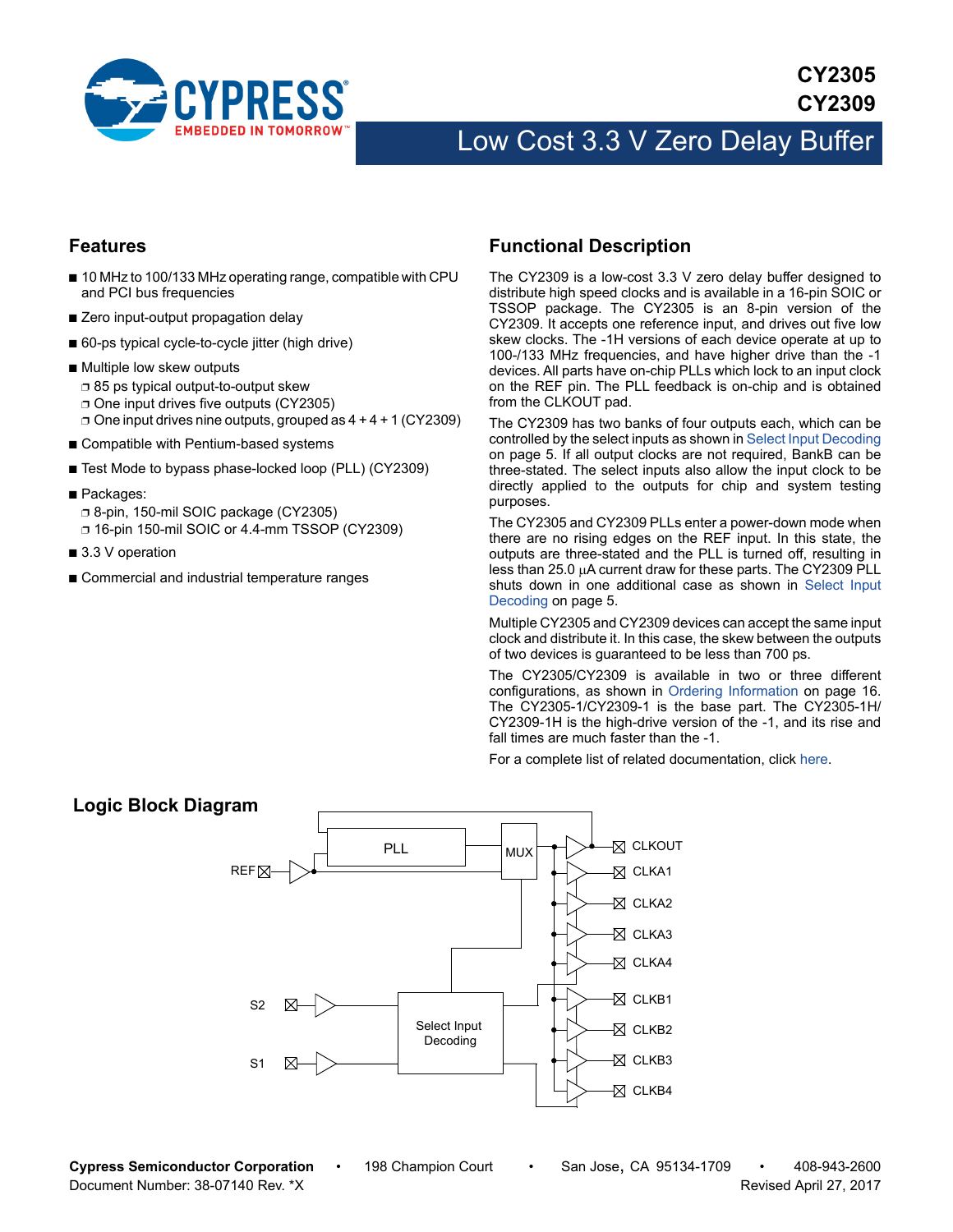

# **Contents**

| Package Drawing and Dimensions  18          |  |
|---------------------------------------------|--|
|                                             |  |
|                                             |  |
|                                             |  |
|                                             |  |
|                                             |  |
|                                             |  |
|                                             |  |
|                                             |  |
| Sales, Solutions, and Legal Information  25 |  |
| Worldwide Sales and Design Support  25      |  |
|                                             |  |
|                                             |  |
|                                             |  |
|                                             |  |
|                                             |  |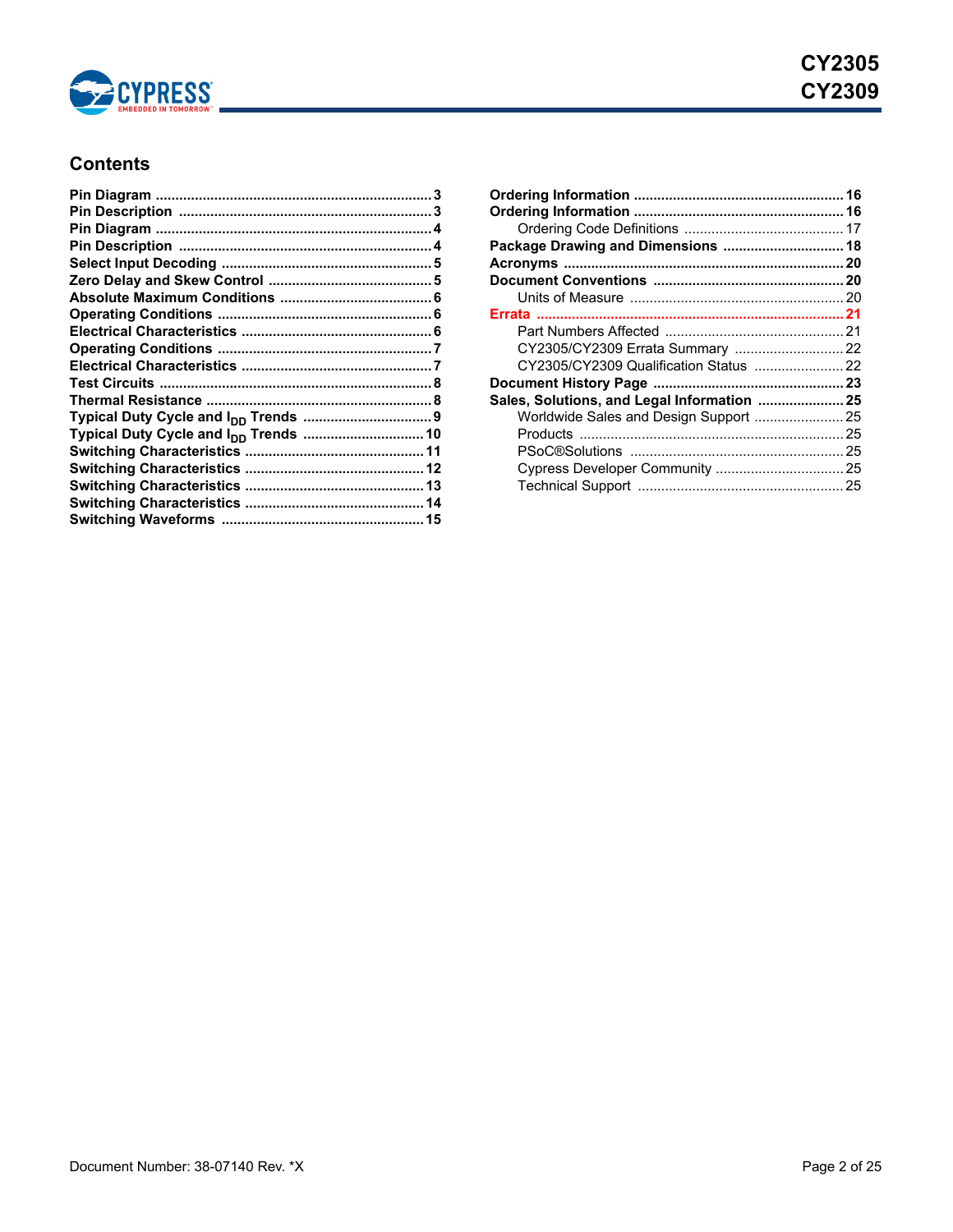

## <span id="page-2-0"></span>**Pin Diagram**

**Figure 1. 8-pin SOIC pinout CY2305** 1 2 3 4 5 8 7 6 <mark>∐</mark> V<sub>DD</sub> REF CLK2 CLK1 GND CLKOUT CLK4 CLK3

# <span id="page-2-1"></span>**Pin Description**

### For CY2305

| Pin | <b>Signal</b>         | <b>Description</b>                                   |
|-----|-----------------------|------------------------------------------------------|
|     | $RFF^{[1]}$           | Input reference frequency, 5-V tolerant input        |
| 2   | $CLK2^{[2]}$          | Buffered clock output                                |
| 3   | $CLK1^{[2]}$          | Buffered clock output                                |
| 4   | <b>GND</b>            | Ground                                               |
| 5   | CLK3 <sup>[2]</sup>   | Buffered clock output                                |
| 6   | V <sub>DD</sub>       | 3.3-V supply                                         |
|     | $CLK4^{[2]}$          | Buffered clock output                                |
| 8   | CLKOUT <sup>[2]</sup> | Buffered clock output, internal feedback on this pin |

<span id="page-2-2"></span>1. Weak pull down. 2. Weak pull down on all outputs.

<span id="page-2-3"></span>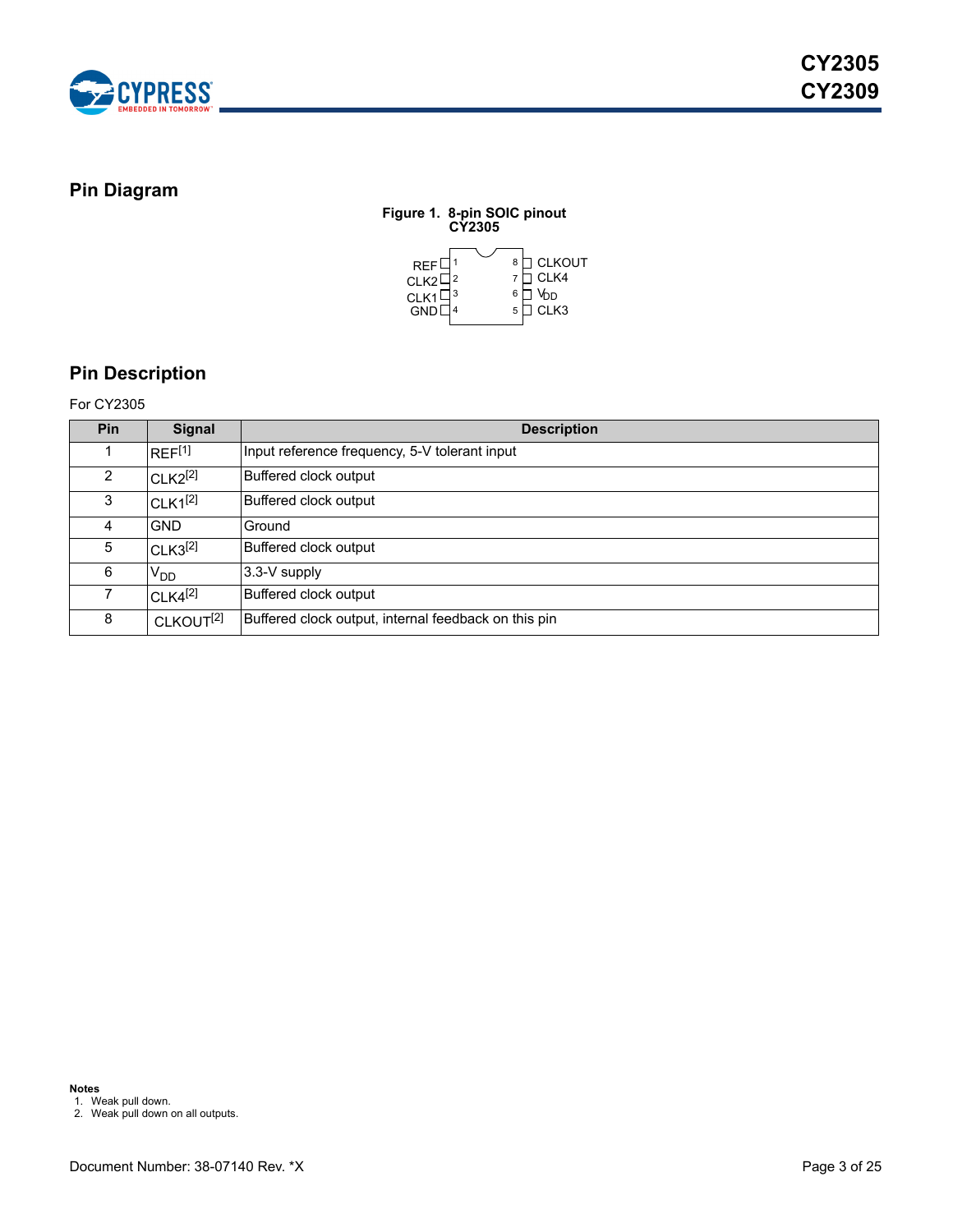

## <span id="page-3-0"></span>**Pin Diagram**

## **Figure 2. 16-pin SOIC / TSSOP pinout CY2309**



## <span id="page-3-1"></span>**Pin Description**

## For CY2309

| <b>Pin</b>      | <b>Signal</b>         | <b>Description</b>                             |
|-----------------|-----------------------|------------------------------------------------|
| 1               | REF <sup>[3]</sup>    | Input reference frequency, 5-V tolerant input  |
| $\overline{2}$  | CLKA1 <sup>[4]</sup>  | Buffered clock output, Bank A                  |
| 3               | $CLKA2^{[4]}$         | Buffered clock output, Bank A                  |
| 4               | V <sub>DD</sub>       | 3.3-V supply                                   |
| 5               | <b>GND</b>            | Ground                                         |
| 6               | $CLKB1^{[4]}$         | Buffered clock output, Bank B                  |
| $\overline{7}$  | $CLKB2^{[4]}$         | Buffered clock output, Bank B                  |
| 8               | $S2^{[5]}$            | Select input, bit 2                            |
| 9               | $S1^{[5]}$            | Select input, bit 1                            |
| 10 <sup>1</sup> | CLKB3 <sup>[4]</sup>  | Buffered clock output, Bank B                  |
| 11              | $CLKB4^{[4]}$         | Buffered clock output, Bank B                  |
| 12 <sup>2</sup> | <b>GND</b>            | Ground                                         |
| 13              | $V_{DD}$              | 3.3-V supply                                   |
| 14              | CLKA3 <sup>[4]</sup>  | Buffered clock output, Bank A                  |
| 15              | CLKAA <sup>[4]</sup>  | Buffered clock output, Bank A                  |
| 16              | CLKOUT <sup>[4]</sup> | Buffered output, internal feedback on this pin |

**Notes**

<span id="page-3-2"></span>3. Weak pull down.

<span id="page-3-3"></span>4. Weak pull down on all outputs.

<span id="page-3-4"></span>5. Weak pull ups on these inputs.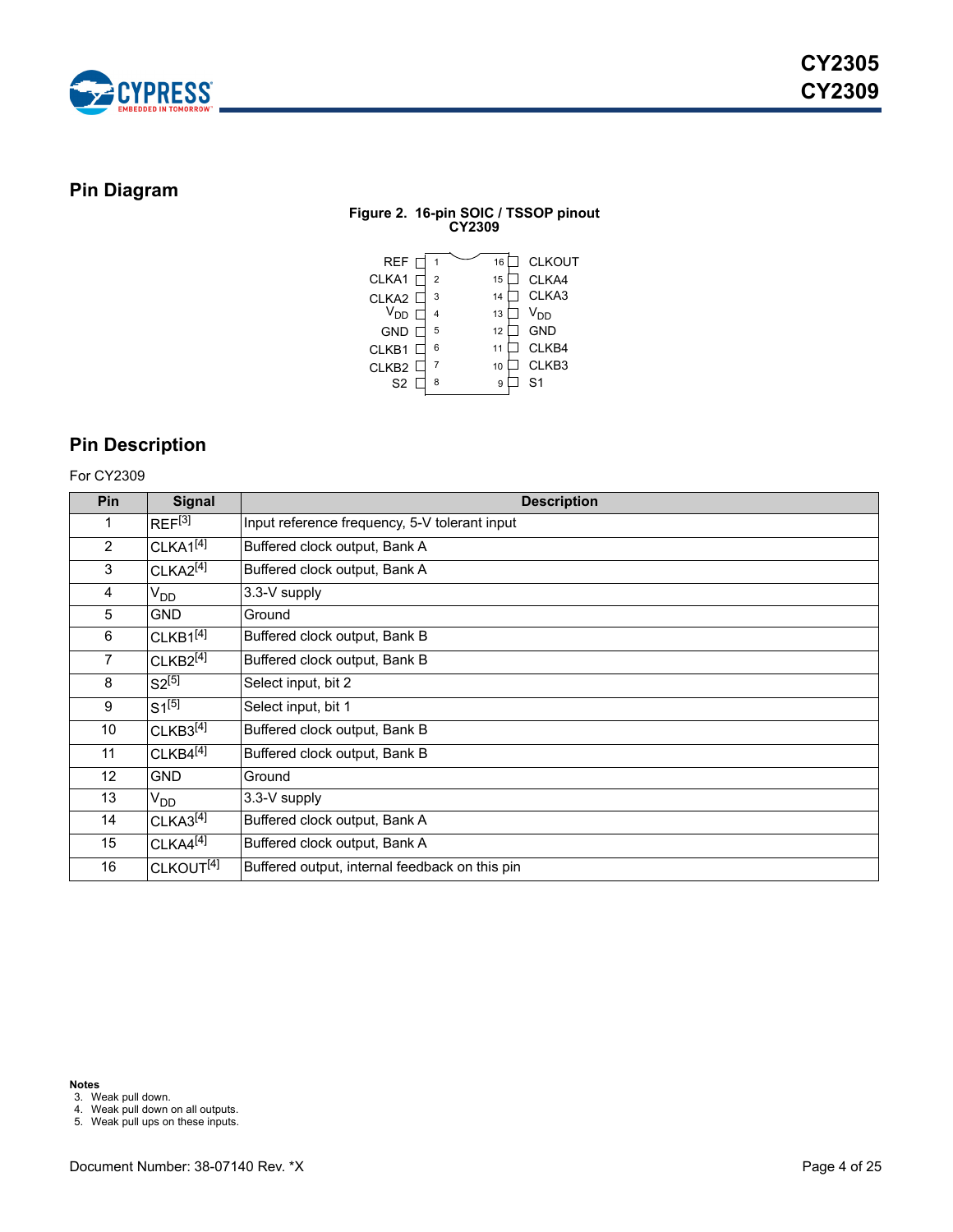

## <span id="page-4-0"></span>**Select Input Decoding**

For CY2309

| S <sub>2</sub> | S <sub>1</sub> | <b>CLOCK A1-A4</b> | <b>CLOCK B1-B4</b> | <b>CLKOUT</b> [6] | <b>Output Source</b> | <b>PLL Shutdown</b> |
|----------------|----------------|--------------------|--------------------|-------------------|----------------------|---------------------|
|                |                | Three-state        | Three-state        | Driven            | <b>PLL</b>           |                     |
|                |                | Driven             | Three-state        | Driven            | <b>PLL</b>           | N                   |
|                |                | Driven             | Driven             | Driven            | Reference            |                     |
|                |                | Driven             | Driven             | Driven            | PLL                  | N                   |

<span id="page-4-3"></span>

## <span id="page-4-1"></span>**Zero Delay and Skew Control**

All outputs must be uniformly loaded to achieve zero delay between the input and output. Because the CLKOUT pin is the internal feedback to the PLL, its relative loading can adjust the input-output delay. This is shown in the above graph.

<span id="page-4-2"></span>For applications requiring zero input-output delay, all outputs, including CLKOUT, must be equally loaded. Even if CLKOUT is not used, it must have a capacitive load, equal to that on other outputs, for obtaining zero input-output delay. If input to output delay adjustments are required, use [Figure 3](#page-4-3) to calculate loading differences between the CLKOUT pin and other outputs.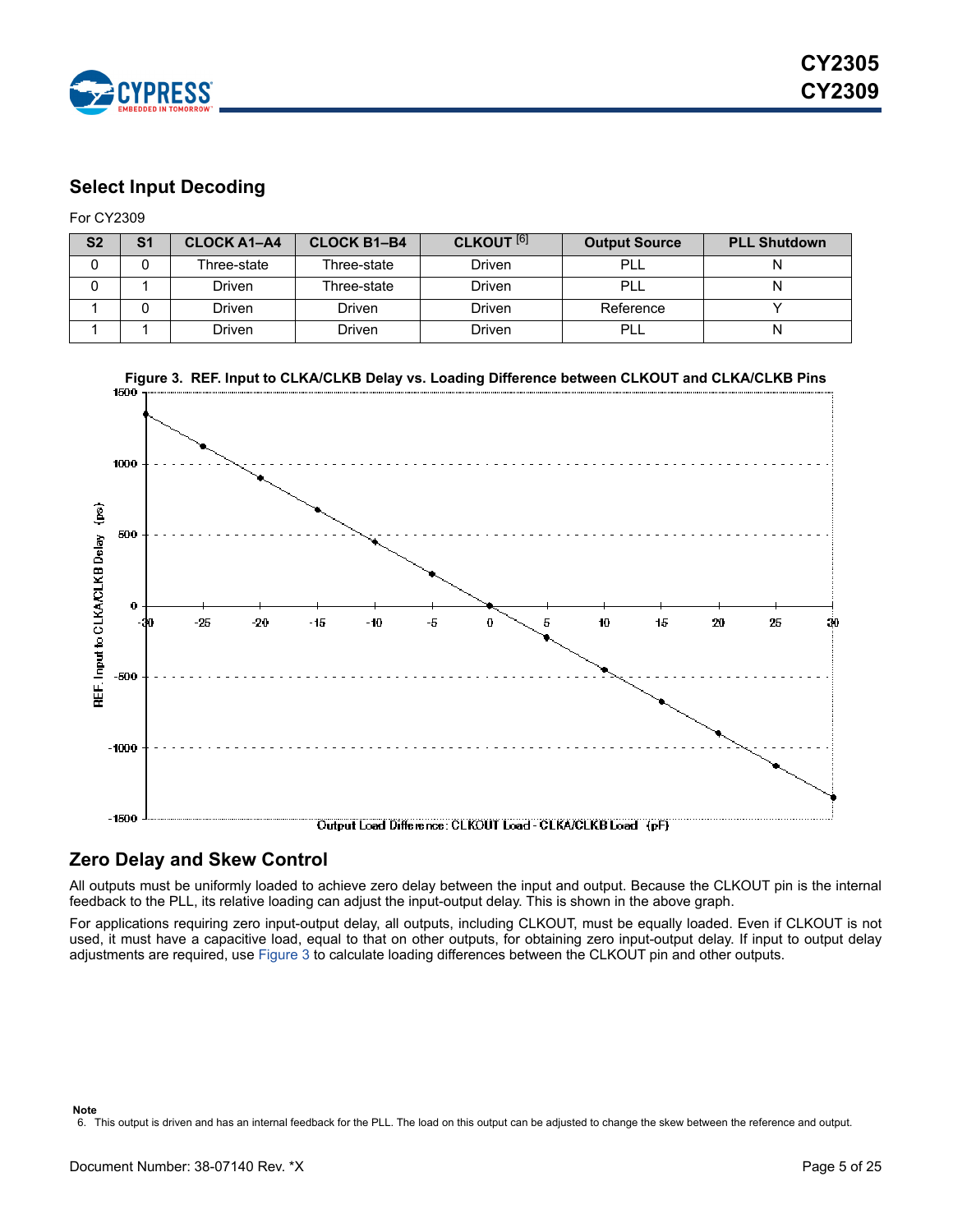

## <span id="page-5-0"></span>**Absolute Maximum Conditions**

## Supply voltage to ground potential ..............–0.5 V to +7.0 V DC input voltage (Except REF)  $\ldots$ ........-0.5 V to V<sub>DD</sub> + 0.5 V DC input voltage REF .......................................–0.5 V to 7 V

| Static discharge voltage                 |  |
|------------------------------------------|--|
| (per MIL-STD-883, Method 3015) > 2,000 V |  |

# <span id="page-5-1"></span>**Operating Conditions**

For CY2305SC-XX and CY2309SC-XX Commercial Temperature Devices

| <b>Parameter</b> | <b>Description</b>                                                                                            | <b>Min</b> | <b>Max</b> | <b>Unit</b> |
|------------------|---------------------------------------------------------------------------------------------------------------|------------|------------|-------------|
| $V_{DD}$         | Supply voltage                                                                                                | 3.0        | 3.6        | V           |
| $T_A$            | Operating temperature (ambient temperature)                                                                   |            | 70         | °C          |
| $C_1$            | Load capacitance, below 100 MHz                                                                               |            | 30         | pF          |
| $ C_L$           | Load capacitance, from 100 MHz to 133 MHz                                                                     |            | 10         | pF          |
| $C_{IN}$         | Input capacitance                                                                                             |            |            | pF          |
| t <sub>PU</sub>  | Power-up time for all $V_{\text{DD}}$ s to reach minimum specified voltage (power ramps must<br>be monotonic) | 0.05       | 50         | ms          |

# <span id="page-5-2"></span>**Electrical Characteristics**

For CY2305SC-XX and CY2309SC-XX Commercial Temperature Devices

| <b>Parameter</b> | <b>Description</b>                                  | <b>Test Conditions</b>                                   | <b>Min</b> | <b>Max</b> | Unit |
|------------------|-----------------------------------------------------|----------------------------------------------------------|------------|------------|------|
| $V_{IL}$         | Input LOW voltage [7]                               |                                                          |            | 0.8        | v    |
| $V_{\text{IH}}$  | Input HIGH voltage [7]                              |                                                          | 2.0        |            | v    |
| I <sub>IL</sub>  | Input LOW current                                   | $V_{IN} = 0 V$                                           |            | 50.0       | μA   |
| Iн               | Input HIGH current                                  | $V_{IN} = V_{DD}$                                        |            | 100.0      | μA   |
| $V_{OL}$         | Output LOW voltage [8]                              | $I_{OL}$ = 8 mA (-1)                                     |            | 0.4        | v    |
|                  |                                                     | $IOL = 12 mA (-1H)$                                      |            |            |      |
| $V_{OH}$         | Output HIGH voltage [8]                             | $H_{OH} = -8 \text{ mA} (-1)$                            | 2.4        |            | V    |
|                  |                                                     | $I_{OH} = -12$ mA (-1H)                                  |            |            |      |
|                  | I <sub>DD</sub> (PD mode) Power-down supply current | $REF = 0 MHz$                                            |            | 12.0       | μA   |
| $I_{DD}$         | Supply current                                      | Unloaded outputs at 66.67 MHz,<br>SEL inputs at $V_{SS}$ |            | 32.0       | mA   |

#### **Notes**

<span id="page-5-3"></span>

<span id="page-5-4"></span>7. REF input has a threshold voltage of V<sub>DD</sub>/2.<br>8. Parameter is guaranteed by design and characterization. Not 100% tested in production.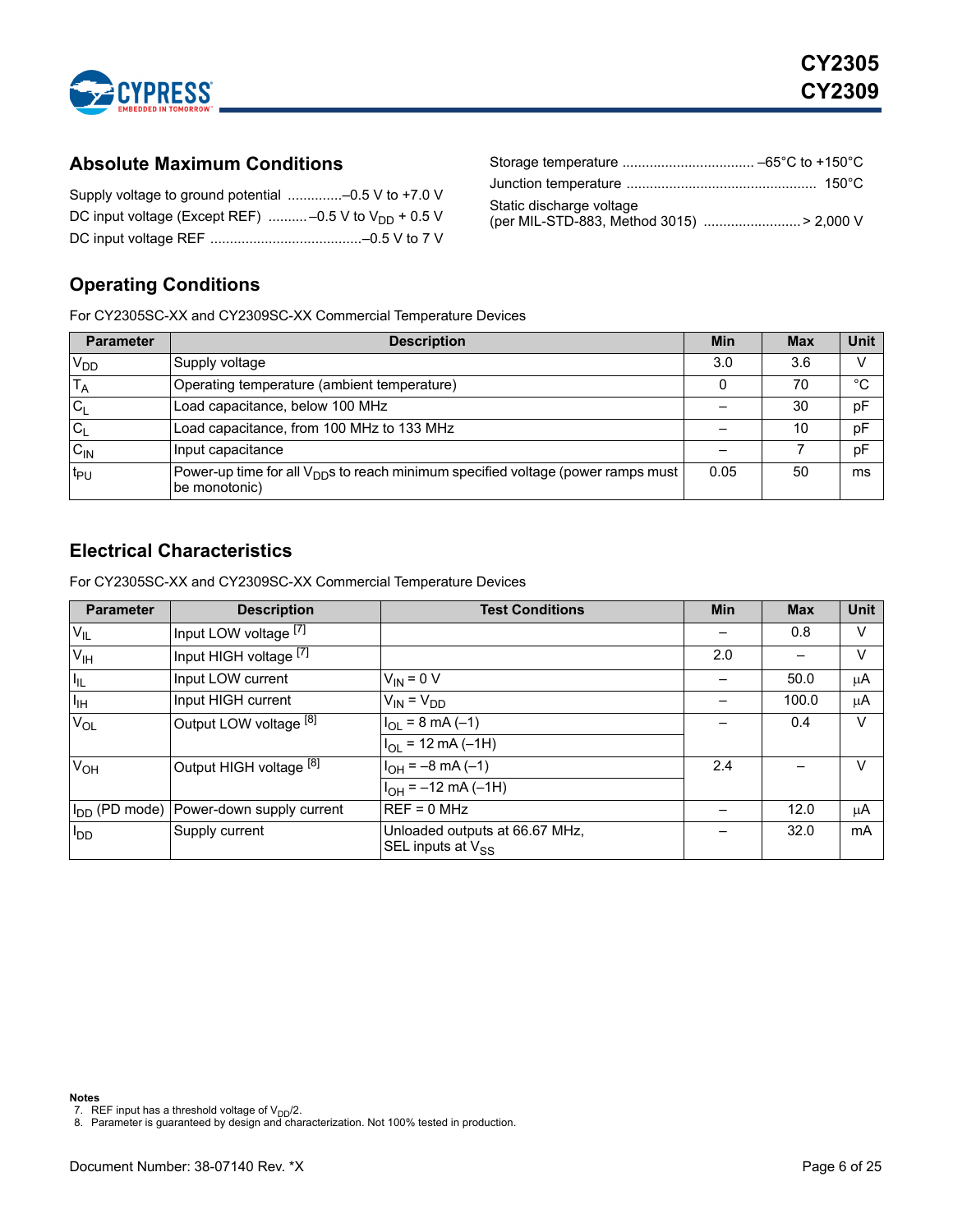

# <span id="page-6-0"></span>**Operating Conditions**

For CY2305SI-XX and CY2309SI-XX Industrial Temperature Devices

| <b>Parameter</b> | <b>Description</b>                                                                                            | Min  | <b>Max</b> | <b>Unit</b> |
|------------------|---------------------------------------------------------------------------------------------------------------|------|------------|-------------|
| $V_{DD}$         | Supply voltage                                                                                                | 3.0  | 3.6        |             |
|                  | Operating temperature (ambient temperature)                                                                   | -40  | 85         | °C          |
| $C_1$            | Load capacitance, below 100 MHz                                                                               |      | 30         | pF          |
| $C_1$            | Load capacitance, from 100 MHz to 133 MHz                                                                     |      | 10         | pF          |
| $C_{IN}$         | Input capacitance                                                                                             |      |            | pF          |
| t <sub>PU</sub>  | Power-up time for all $V_{\text{DD}}$ s to reach minimum specified voltage (power ramps must<br>be monotonic) | 0.05 | 50         | ms          |

## <span id="page-6-1"></span>**Electrical Characteristics**

For CY2305SI-XX and CY2309SI-XX Industrial Temperature Devices

| <b>Parameter</b> | <b>Description</b>                                  | <b>Test Conditions</b>                                   | <b>Min</b> | <b>Max</b> | Unit   |
|------------------|-----------------------------------------------------|----------------------------------------------------------|------------|------------|--------|
| $V_{IL}$         | Input LOW voltage [9]                               |                                                          |            | 0.8        | $\vee$ |
| V <sub>IH</sub>  | Input HIGH voltage [9]                              |                                                          | 2.0        |            | V      |
| I <sub>IL</sub>  | Input LOW current                                   | $V_{IN} = 0 V$                                           |            | 50.0       | μA     |
| Iы               | Input HIGH current                                  | $V_{IN} = V_{DD}$                                        |            | 100.0      | μA     |
| $V_{OL}$         | Output LOW voltage [10]                             | $I_{OL}$ = 8 mA (-1)                                     |            | 0.4        | V      |
|                  |                                                     | $I_{OL}$ =12 mA (-1H)                                    |            |            |        |
| $V_{OH}$         | Output HIGH voltage [10]                            | $I_{OH} = -8 \text{ mA} (-1)$                            | 2.4        |            | $\vee$ |
|                  |                                                     | $I_{OH} = -12$ mA (-1H)                                  |            |            |        |
|                  | I <sub>DD</sub> (PD mode) Power-down supply current | $REF = 0 MHz$                                            |            | 25.0       | μA     |
| $I_{DD}$         | Supply current                                      | Unloaded outputs at 66.67 MHz, SEL inputs at<br>$V_{SS}$ |            | 35.0       | mA     |

<span id="page-6-3"></span><span id="page-6-2"></span>

9. REF input has a threshold voltage of V<sub>DD</sub>/2.<br>10. Parameter is guaranteed by design and characterization. Not 100% tested in production.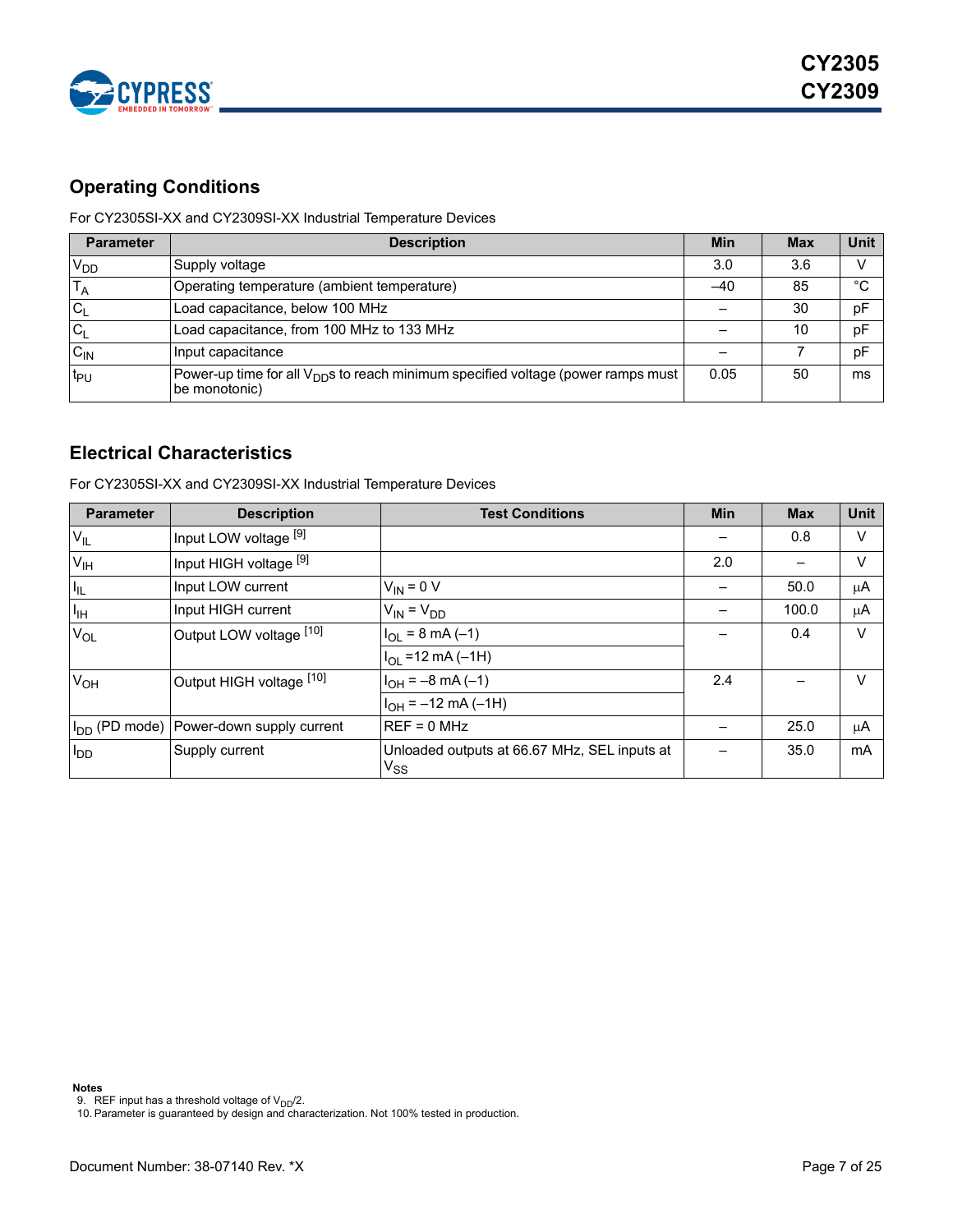

# <span id="page-7-0"></span>**Test Circuits**

# 0.1  $\mu$ F V DD 0.1  $\mu$ F V DD CLK out C LOAD OUTPUTS GND GND



For parameter  $t_8$  (output slew rate) on -1H devices

## <span id="page-7-1"></span>**Thermal Resistance**

| Parameter <sup>[11]</sup> | <b>Description</b>                          | <b>Test Conditions</b>                                                                      | 8-pin SOIC | 16-pin SOIC | 16-pin TSSOP   Unit |               |
|---------------------------|---------------------------------------------|---------------------------------------------------------------------------------------------|------------|-------------|---------------------|---------------|
| $\theta_{JA}$             | Thermal resistance<br>(junction to ambient) | Test conditions follow<br>standard test methods                                             | 140        | 111         | 117                 | $\degree$ C/W |
| $\theta_{\text{JC}}$      | Thermal resistance<br>(junction to case)    | and procedures for<br>measuring thermal<br>limpedance, in<br>accordance with<br>EIA/JESD51. | 54         | 60          | 22                  | $\degree$ C/W |

**Figure 4. Test Circuits**

#### **Note**

<span id="page-7-2"></span>11. These parameters are guaranteed by design and are not tested.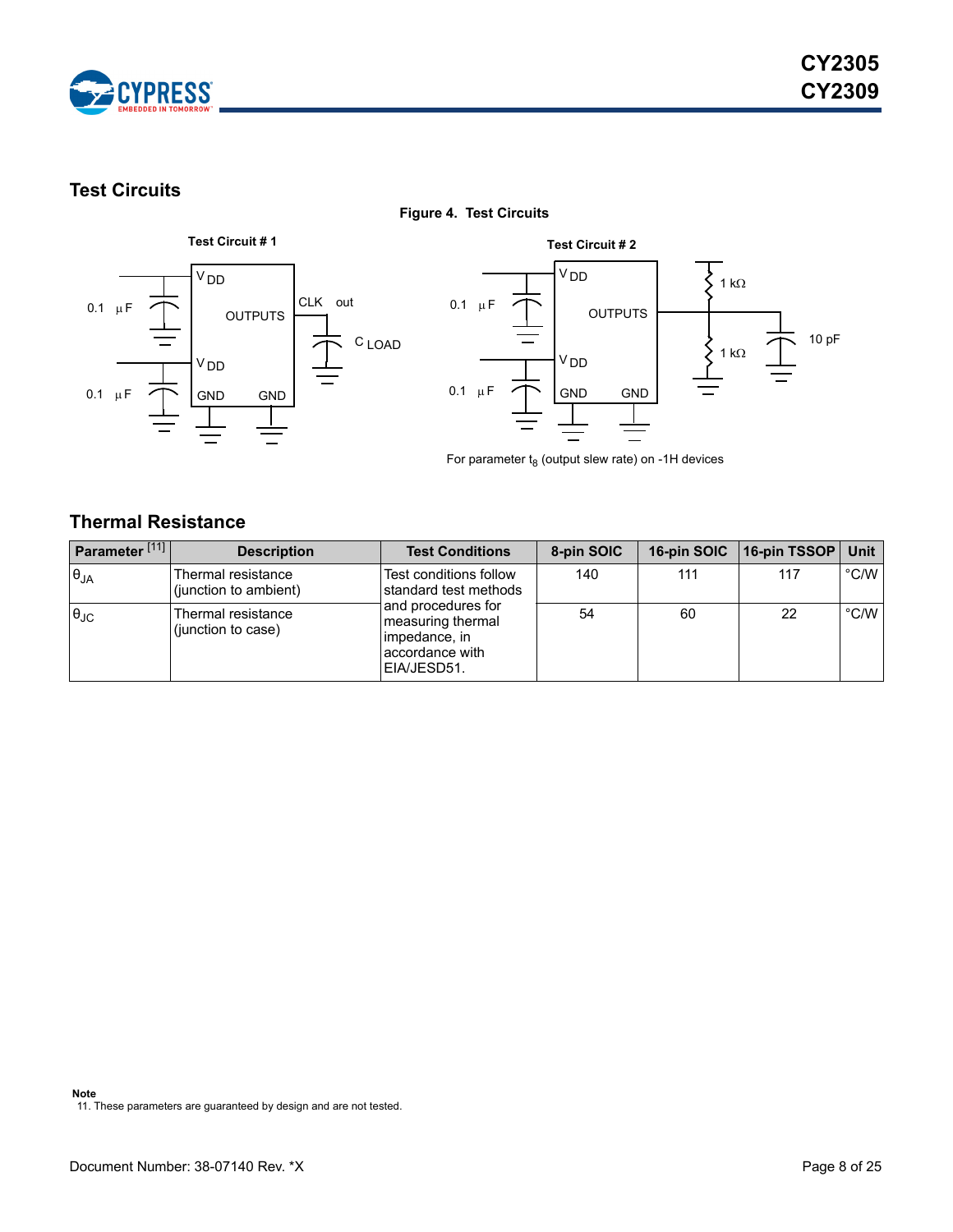

# <span id="page-8-0"></span>**Typical Duty Cycle and I<sub>DD</sub> Trends**

For CY2305-1 and CY2309-1 [\[12](#page-8-1), [13](#page-8-2)]



#### **Notes**

<span id="page-8-1"></span>12. Duty cycle is taken from typical chip measured at 1.4 V.

<span id="page-8-2"></span>13. I<sub>DD</sub> data is calculated from  $I_{DD} = I_{CORE} + nCVf$ , where  $I_{CORE}$  is the unloaded current. (n = # of outputs; C = Capacitance load per output (F); V = Supply Voltage (V); f = frequency (Hz).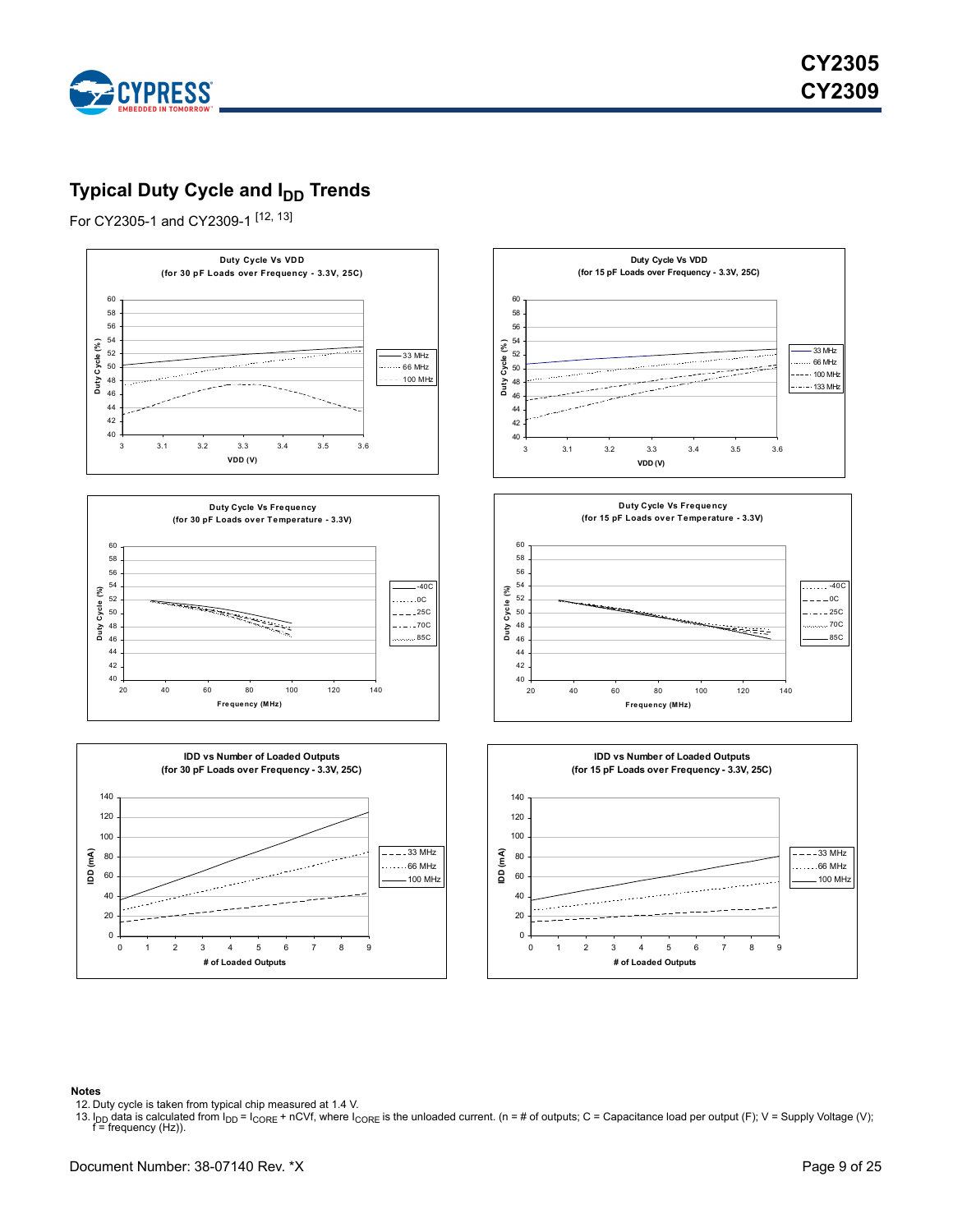

# <span id="page-9-0"></span>**Typical Duty Cycle and I<sub>DD</sub> Trends**

For CY2305-1H and CY2309-1H [\[14](#page-9-1), [15](#page-9-2)]



#### **Notes**

<span id="page-9-1"></span>14. Duty cycle is taken from typical chip measured at 1.4 V.

<span id="page-9-2"></span>15. I<sub>DD</sub> data is calculated from I<sub>DD</sub> = I<sub>CORE</sub> + nCVf, where I<sub>CORE</sub> is the unloaded current. (n = # of outputs; C = Capacitance load per output (F); V = Supply Voltage (V); f = frequency (Hz)).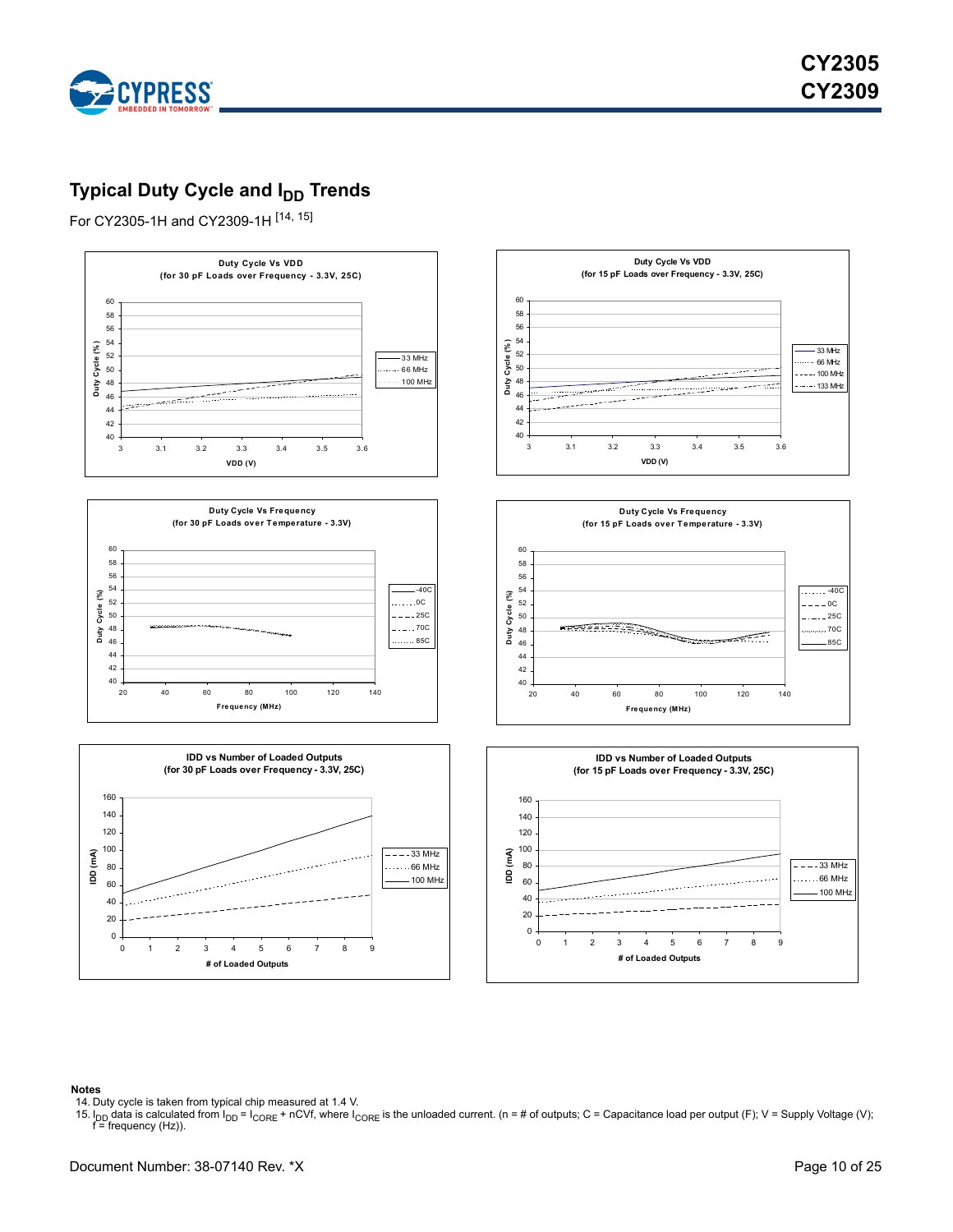

<span id="page-10-0"></span>For CY2305SC-1 and CY2309SC-1 Commercial Temperature Devices

| Parameter <sup>[16]</sup> | <b>Description</b>                                   | <b>Test Conditions</b>                                                                 | <b>Min</b>      | <b>Typ</b> | <b>Max</b> | Unit       |
|---------------------------|------------------------------------------------------|----------------------------------------------------------------------------------------|-----------------|------------|------------|------------|
| $11$                      | Output frequency                                     | 30-pF load                                                                             | 10              |            | 100        | <b>MHz</b> |
|                           |                                                      | 10-pF load                                                                             | 10 <sup>°</sup> |            | 133.33     | <b>MHz</b> |
| $t_{DC}$                  | Duty cycle $[17] = t_2 \div t_1$                     | Measured at 1.4 V.<br>$F_{\text{out}}$ = 66.67 MHz                                     | 40.0            | 50.0       | 60.0       | $\%$       |
| t3                        | Rise time [17]                                       | Measured between 0.8 V and 2.0 V                                                       |                 |            | 2.50       | ns         |
| $t_4$                     | Fall time [17]                                       | Measured between 0.8 V and 2.0 V                                                       |                 |            | 2.50       | ns         |
| t <sub>5</sub>            | Output-to-output skew [17]                           | All outputs equally loaded                                                             |                 | 85         | 250        | ps         |
| $t_{6A}$                  | Delay, REF rising edge to<br>CLKOUT rising edge [17] | Measured at $V_{DD}/2$                                                                 |                 | $\Omega$   | ±350       | ps         |
| $t_{6B}$                  | Delay, REF rising edge to<br>CLKOUT rising edge [17] | Measured at V <sub>DD</sub> /2.<br>Measured in PLL Bypass Mode,<br>CY2309 device only. | 1               | 5          | 8.7        | ns         |
| t <sub>7</sub>            | Device-to-device skew [17]                           | Measured at $V_{DD}/2$ on the CLKOUT<br>pins of devices                                |                 |            | 700        | ps         |
| $t_{\rm J}$               | Cycle-to-cycle jitter [17]                           | Measured at 66.67 MHz,<br>loaded outputs                                               |                 | 70         | 200        | ps         |
| tLOCK                     | PLL lock time [17, 18, 19]                           | Stable power supply, valid clock<br>presented on REF pin                               |                 |            | 1.0        | ms         |

**Notes**

<span id="page-10-1"></span><sup>16.</sup> All parameters specified with loaded outputs.

<span id="page-10-2"></span><sup>17.</sup> Parameter is guaranteed by design and characterization. Not 100% tested in production.

<span id="page-10-3"></span><sup>18.</sup> The clock outputs are undefined until PLL is locked.

<span id="page-10-4"></span><sup>19.</sup> For on the fly change in reference input frequency, PLL lock time is only guaranteed when stop time between change in input reference frequency is > 10 µs, [Figure 10](#page-14-1).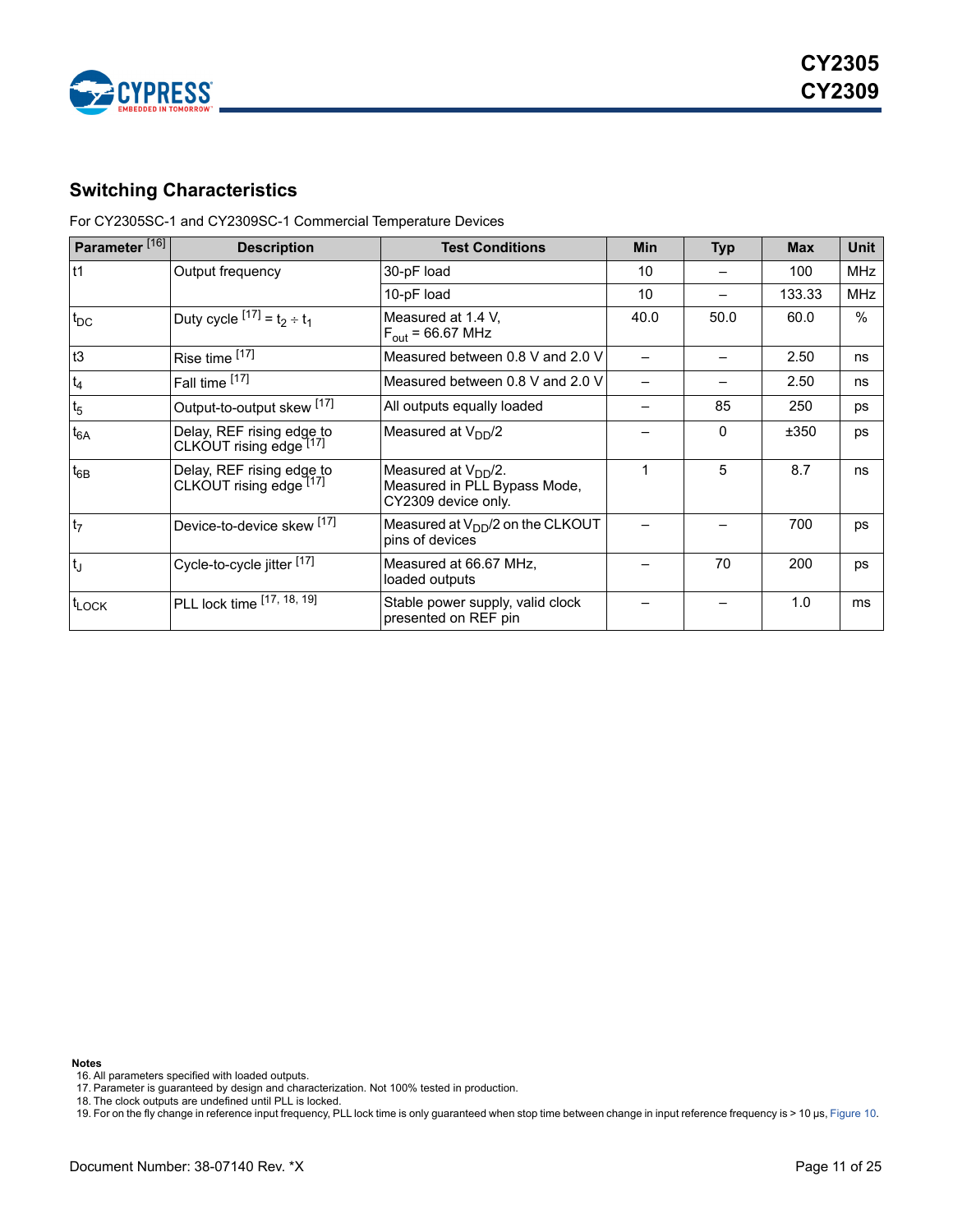

<span id="page-11-0"></span>For CY2305SC-1H and CY2309SC-1H Commercial Temperature Devices

| Parameter <sup>[20]</sup> | <b>Description</b>                                   | <b>Condition</b>                                                                       | <b>Min</b> | <b>Typ</b> | <b>Max</b> | Unit       |
|---------------------------|------------------------------------------------------|----------------------------------------------------------------------------------------|------------|------------|------------|------------|
| $t_1$                     | Output frequency                                     | 30 pF load                                                                             | 10         |            | 100        | <b>MHz</b> |
|                           |                                                      | 10 pF load                                                                             | 10         |            | 133.33     | <b>MHz</b> |
| $t_{DC}$                  | Duty cycle $[21] = t_2 \div t_1$                     | Measured at 1.4 V, $F_{\text{out}}$ = 66.67 MHz                                        | 40.0       | 50.0       | 60.0       | $\%$       |
| $t_{DC}$                  | Duty cycle $[21] = t_2 \div t_1$                     | Measured at 1.4 V, F <sub>out</sub> < 50 MHz                                           | 45.0       | 50.0       | 55.0       | $\%$       |
| $t_3$                     | Rise time [21]                                       | Measured between 0.8 V and 2.0 V                                                       |            |            | 1.50       | ns         |
| $t_4$                     | Fall time [21]                                       | Measured between 0.8 V and 2.0 V                                                       |            |            | 1.50       | ns         |
| t <sub>5</sub>            | Output-to-output skew <sup>[21]</sup>                | All outputs equally loaded                                                             |            | 85         | 250        | ps         |
| $t_{6A}$                  | Delay, REF rising edge to<br>CLKOUT rising edge [21] | Measured at $V_{DD}/2$                                                                 |            |            | ±350       | ps         |
| $t_{6B}$                  | Delay, REF rising edge to<br>CLKOUT rising edge [21] | Measured at V <sub>DD</sub> /2.<br>Measured in PLL Bypass Mode,<br>CY2309 device only. | 1          | 5          | 8.7        | ns         |
| t <sub>7</sub>            | Device-to-device skew [21]                           | Measured at $V_{DD}/2$ on the CLKOUT<br>pins of devices                                |            |            | 700        | ps         |
| t <sub>8</sub>            | Output slew rate [21]                                | Measured between 0.8 V and 2.0 V<br>using Test Circuit #2                              | 1          |            |            | V/ns       |
| t」                        | Cycle-to-cycle jitter [21]                           | Measured at 66.67 MHz,<br>loaded outputs                                               |            | 60         | 200        | ps         |
| t <sub>LOCK</sub>         | PLL lock time [21, 22, 23]                           | Stable power supply, valid clock<br>presented on REF pin                               |            |            | 1.0        | ms         |

**Notes**

<span id="page-11-2"></span><span id="page-11-1"></span><sup>20.</sup> All parameters specified with loaded outputs. 21. Parameter is guaranteed by design and characterization. Not 100% tested in production.

<span id="page-11-4"></span><span id="page-11-3"></span>

<sup>22.</sup> The clock outputs are undefined until PLL is locked.<br>23. For on the fly change in reference input frequency, PLL lock time is only guaranteed when stop time between change in input reference frequency is > 10 µs, Figur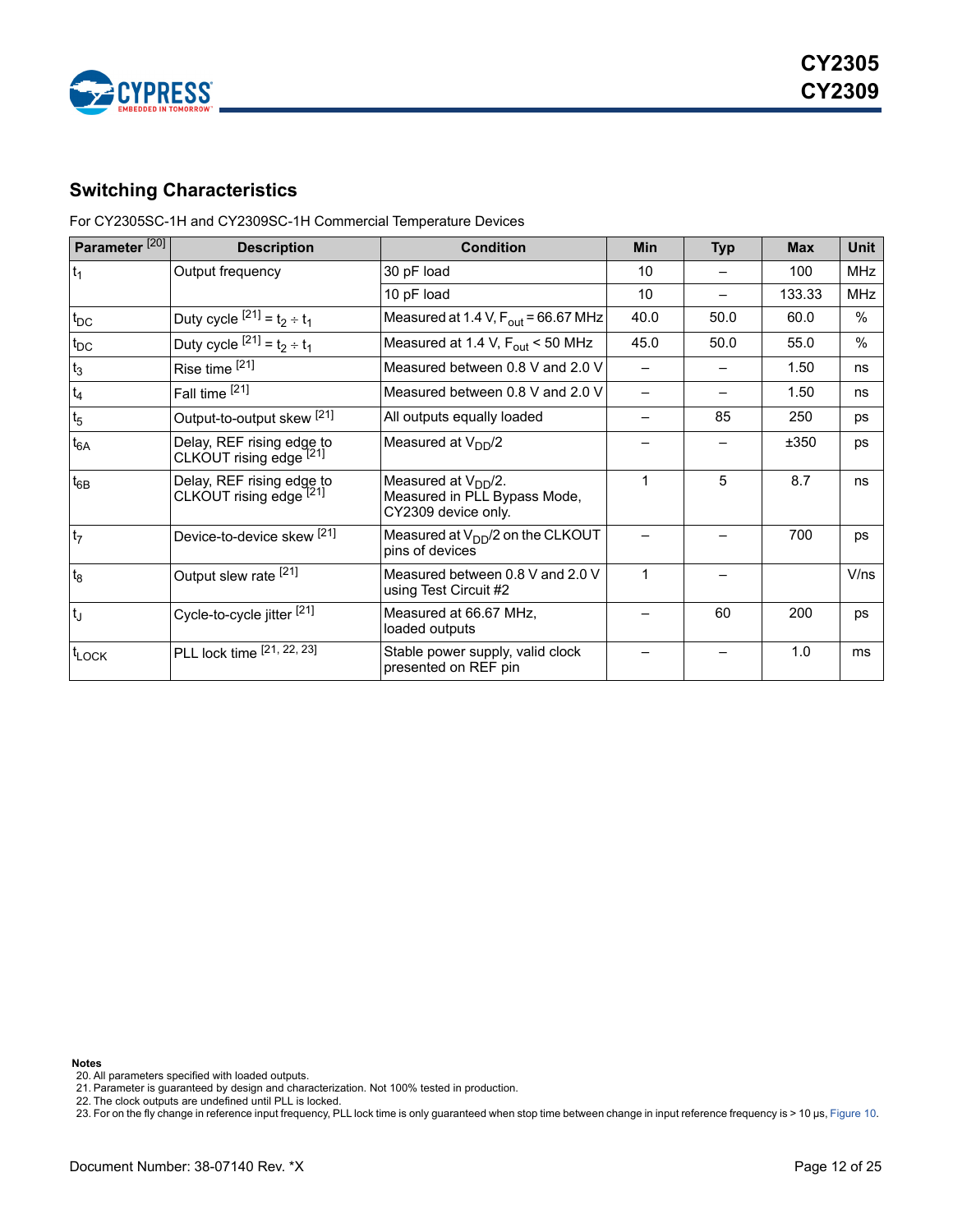

<span id="page-12-0"></span>For CY2305SI-1 and CY2309SI-1 Industrial Temperature Devices

| Parameter <sup>[24]</sup> | <b>Description</b>                                              | <b>Test Conditions</b>                                                          | <b>Min</b> | <b>Typ</b> | <b>Max</b> | Unit       |
|---------------------------|-----------------------------------------------------------------|---------------------------------------------------------------------------------|------------|------------|------------|------------|
| lt1                       | Output frequency                                                | 30 pF load                                                                      | 10         |            | 100        | <b>MHz</b> |
|                           |                                                                 | 10 pF load                                                                      | 10         |            | 133.33     | <b>MHz</b> |
| $t_{DC}$                  | Duty cycle $[{}^{25]}$ = t <sub>2</sub> ÷ t <sub>1</sub>        | Measured at 1.4 V, $F_{\text{out}}$ = 66.67 MHz                                 | 40.0       | 50.0       | 60.0       | $\%$       |
| t3                        | Rise time [25]                                                  | Measured between 0.8 V and 2.0 V                                                |            |            | 2.50       | ns         |
| $t_4$                     | Fall time [25]                                                  | Measured between 0.8 V and 2.0 V                                                |            |            | 2.50       | ns         |
| t <sub>5</sub>            | Output-to-output skew [25]                                      | All outputs equally loaded                                                      |            | 85         | 250        | ps         |
| $t_{6A}$                  | Delay, REF rising edge to<br>CLKOUT rising edge [25]            | Measured at $V_{DD}/2$                                                          |            |            | ±350       | ps         |
| $t_{6B}$                  | Delay, REF rising edge to<br>CLKOUT rising edge <sup>[25]</sup> | Measured at $V_{DD}/2$ . Measured in<br>PLL Bypass Mode, CY2309 device<br>only. | 1          | 5          | 8.7        | ns         |
| t <sub>7</sub>            | Device-to-device skew [25]                                      | Measured at $V_{DD}/2$ on the CLKOUT<br>pins of devices                         |            |            | 700        | ps         |
| t」                        | Cycle-to-cycle jitter <sup>[25]</sup>                           | Measured at 66.67 MHz, loaded<br>outputs                                        |            | 70         | 200        | ps         |
| t <sub>LOCK</sub>         | PLL lock time [25, 26, 27]                                      | Stable power supply, valid clock<br>presented on REF pin                        |            |            | 1.0        | ms         |

**Notes**

<span id="page-12-4"></span><span id="page-12-1"></span>24. All parameters specified with loaded outputs. 25. Parameter is guaranteed by design and characterization. Not 100% tested in production. 26. The clock outputs are undefined until PLL is locked.

<span id="page-12-2"></span>

<span id="page-12-3"></span>27. For on the fly change in reference input frequency, PLL lock time is only guaranteed when stop time between change in input reference frequency is > 10 µs, [Figure 10](#page-14-1).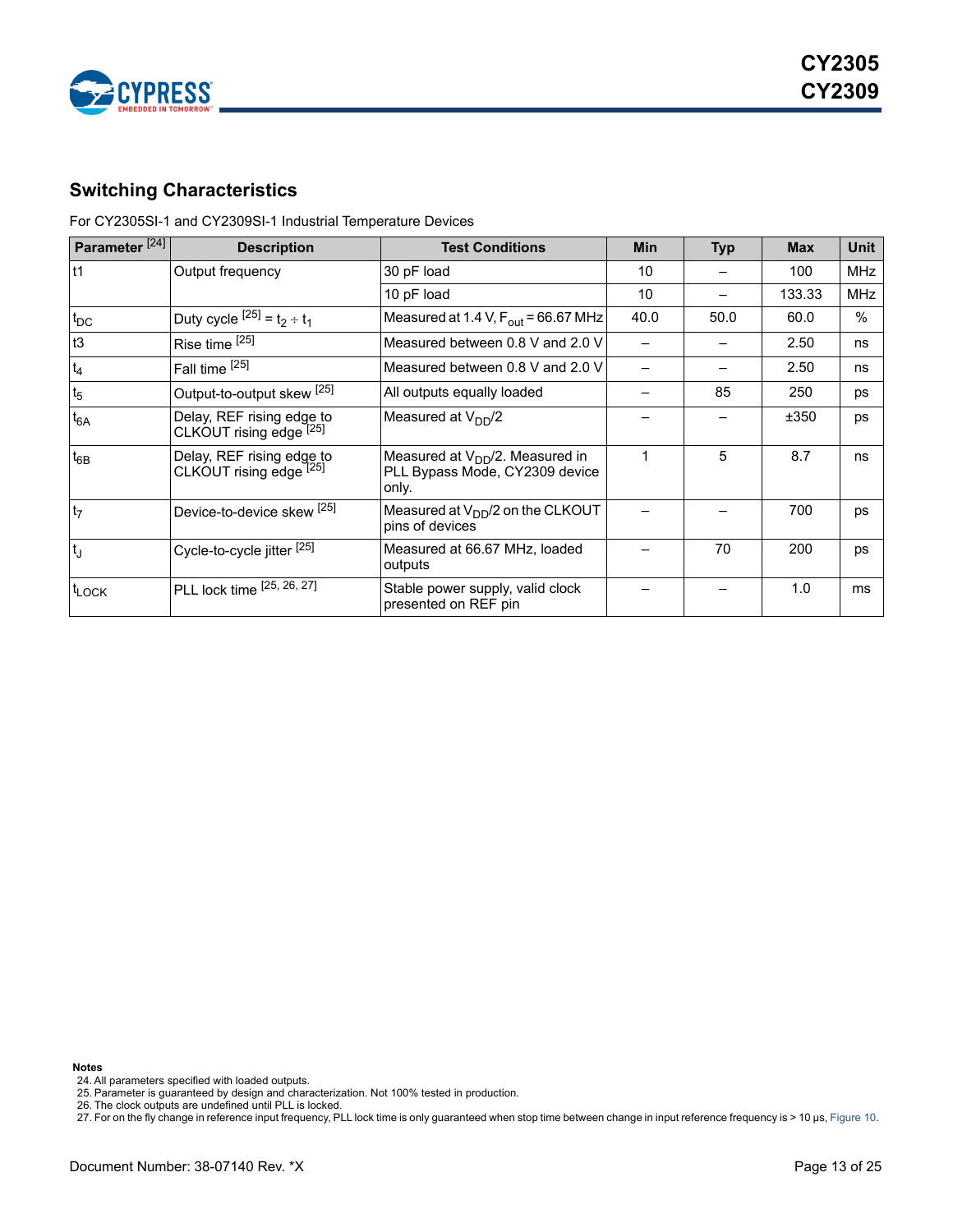

<span id="page-13-0"></span>For CY2305SI-1H and CY2309SI-1H Industrial Temperature Devices

| Parameter <sup>[28]</sup> | <b>Description</b>                                              | <b>Conditions</b>                                                               | <b>Min</b> | <b>Typ</b> | <b>Max</b> | <b>Unit</b>   |
|---------------------------|-----------------------------------------------------------------|---------------------------------------------------------------------------------|------------|------------|------------|---------------|
| $t_1$                     | Output frequency                                                | 30 pF load                                                                      | 10         |            | 100        | MHz           |
|                           |                                                                 | 10 pF load                                                                      | 10         |            | 133.33     | MHz           |
| $t_{DC}$                  | Duty cycle $[{}^{29]}$ = t <sub>2</sub> ÷ t <sub>1</sub>        | Measured at 1.4 V, $F_{\text{out}}$ = 66.67 MHz                                 | 40.0       | 50.0       | 60.0       | $\%$          |
| $t_{DC}$                  | Duty cycle $[{}^{29]}$ = $t_2 \div t_1$                         | Measured at 1.4 V, $F_{\text{out}}$ < 50 MHz                                    | 45.0       | 50.0       | 55.0       | $\frac{0}{0}$ |
| $t_3$                     | Rise time [29]                                                  | Measured between 0.8 V and 2.0 V                                                |            |            | 1.50       | ns            |
| $t_4$                     | Fall time [29]                                                  | Measured between 0.8 V and 2.0 V                                                |            |            | 1.50       | ns            |
| $t_5$                     | Output-to output skew [29]                                      | All outputs equally loaded                                                      |            | 85         | 250        | ps            |
| $t_{6A}$                  | Delay, REF rising edge to<br>CLKOUT rising edge <sup>[29]</sup> | Measured at $V_{DD}/2$                                                          |            |            | ±350       | ps            |
| $t_{6B}$                  | Delay, REF rising edge to<br>CLKOUT rising edge [29]            | Measured at $V_{DD}/2$ . Measured in<br>PLL Bypass Mode, CY2309 device<br>only. | 1          | 5          | 8.7        | ns            |
| t <sub>7</sub>            | Device-to-device skew [29]                                      | Measured at $V_{DD}/2$ on the CLKOUT<br>pins of devices                         |            |            | 700        | ps            |
| t <sub>8</sub>            | Output slew rate [29]                                           | Measured between 0.8 V and 2.0 V<br>using Test Circuit #2                       | 1          |            |            | V/ns          |
| t                         | Cycle-to-cycle jitter [29]                                      | Measured at 66.67 MHz, loaded<br>outputs                                        |            | 60         | 200        | ps            |
| $t_{\text{LOCK}}$         | PLL lock time [29, 30, 31]                                      | Stable power supply, valid clock<br>presented on REF pin                        |            |            | 1.0        | <sub>ms</sub> |

**Notes**

<span id="page-13-4"></span><span id="page-13-1"></span>28. All parameters specified with loaded outputs. 29. Parameter is guaranteed by design and characterization. Not 100% tested in production. 30. The clock outputs are undefined until PLL is locked.

<span id="page-13-2"></span>

<span id="page-13-3"></span>31. For on the fly change in reference input frequency, PLL lock time is only guaranteed when stop time between change in input reference frequency is > 10 µs, [Figure 10](#page-14-1).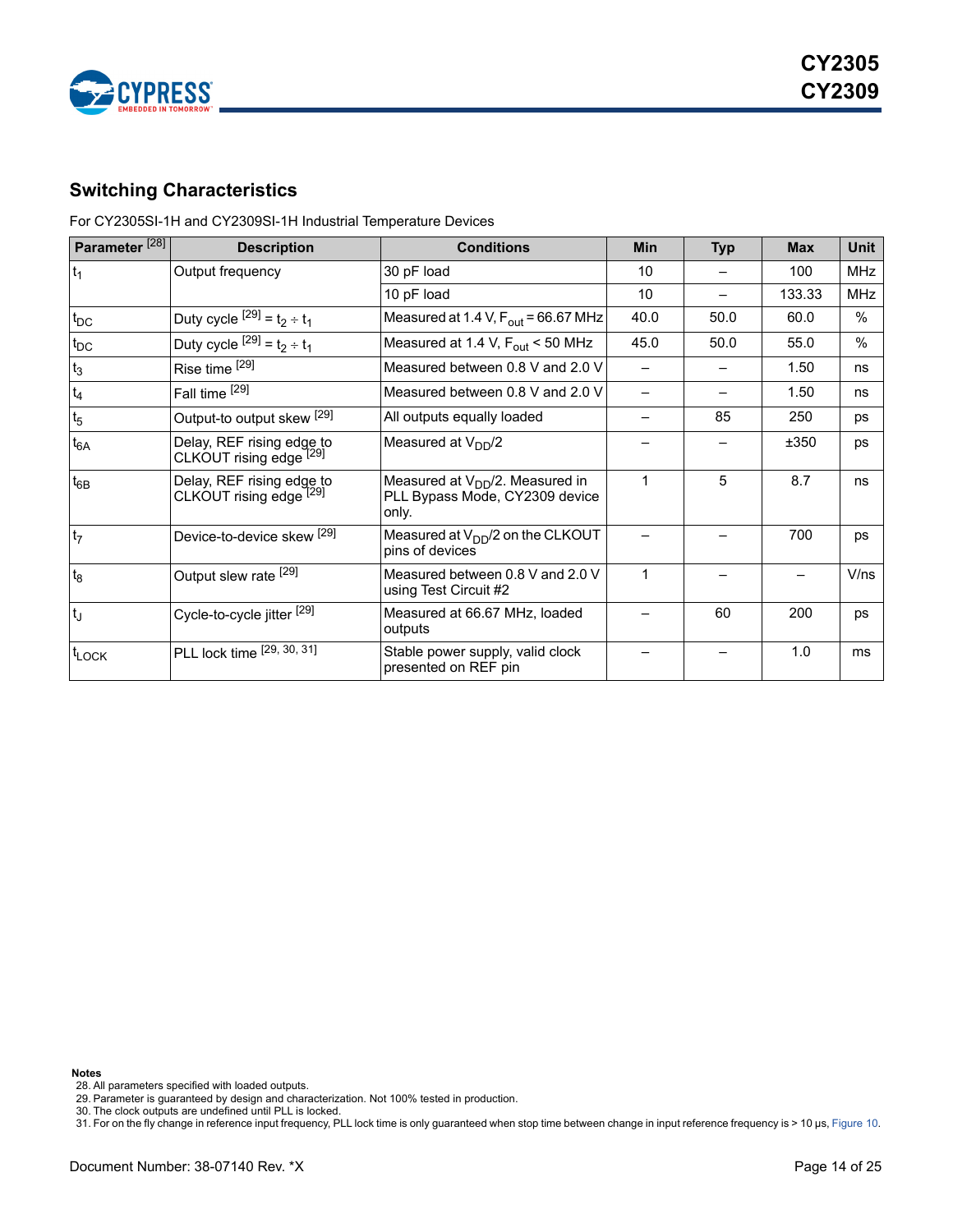

## <span id="page-14-0"></span>**Switching Waveforms**



**Figure 6. All Outputs Rise/Fall Time**



**Figure 7. Output-Output Skew**



**Figure 8. Input-Output Propagation Delay**



**Figure 9. Device-Device Skew**



**Figure 10. Stop Time between Change in Input Reference Frequency**

<span id="page-14-1"></span>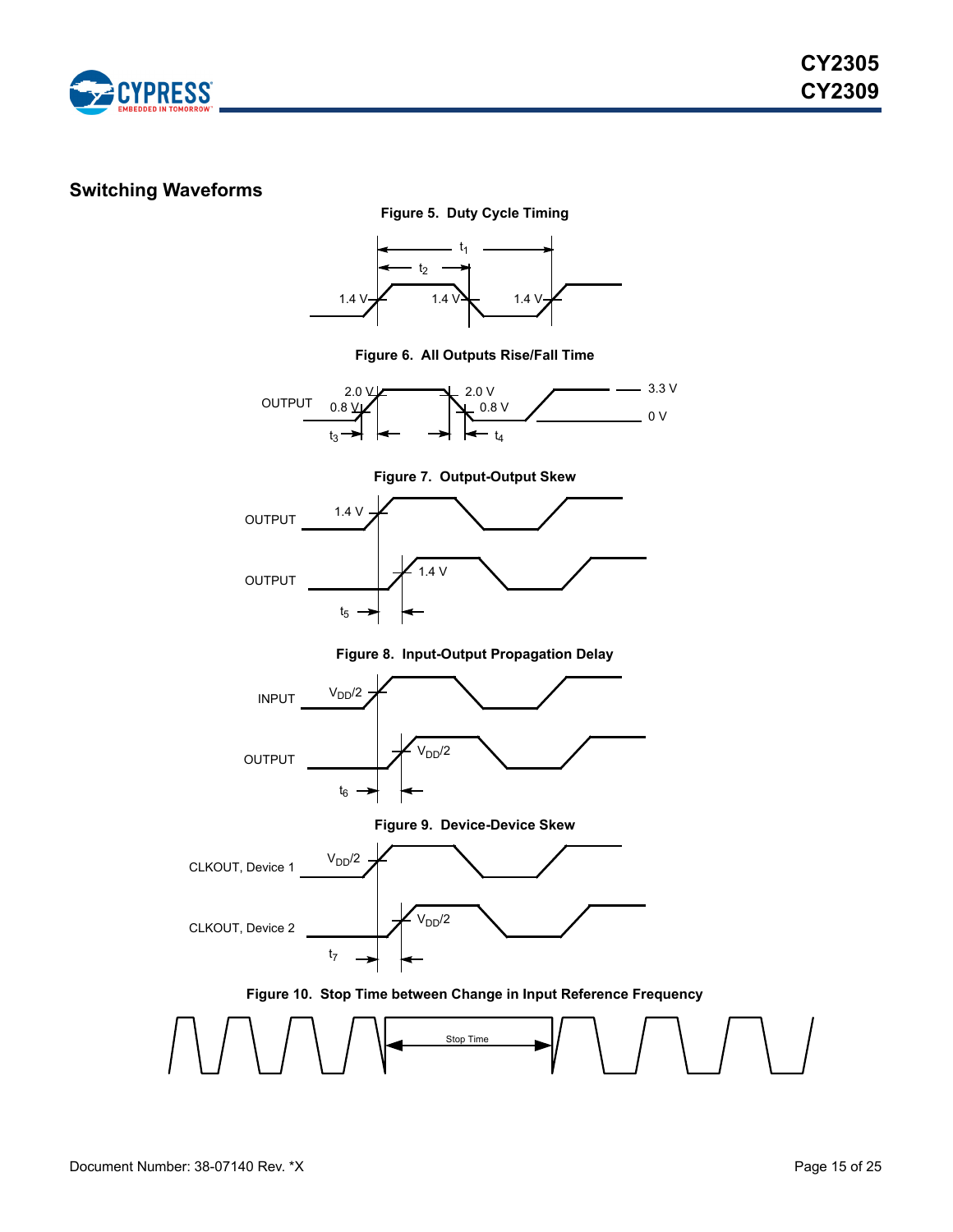

# <span id="page-15-0"></span>**Ordering Information**

## For CY2305

| <b>Ordering Code</b> | <b>Package Type</b>                   | <b>Operating Range</b> |
|----------------------|---------------------------------------|------------------------|
| CY2305SC-1           | 8-pin SOIC (150 Mils)                 | Commercial             |
| CY2305SC-1T          | 8-pin SOIC (150 Mils) - Tape and Reel | Commercial             |
| <b>Pb-free</b>       |                                       |                        |
| CY2305SXC-1          | 8-pin SOIC (150 Mils)                 | Commercial             |
| CY2305SXC-1T         | 8-pin SOIC (150 Mils) - Tape and Reel | Commercial             |
| CY2305SXI-1          | 8-pin SOIC (150 Mils)                 | Industrial             |
| CY2305SXI-1T         | 8-pin SOIC (150 Mils) - Tape and Reel | Industrial             |
| CY2305SXC-1H         | 8-pin SOIC (150 Mils)                 | Commercial             |
| CY2305SXC-1HT        | 8-pin SOIC (150 Mils) - Tape and Reel | Commercial             |
| CY2305SXI-1H         | 8-pin SOIC (150 Mils)                 | Industrial             |
| CY2305SXI-1HT        | 8-pin SOIC (150 Mils) - Tape and Reel | Industrial             |

# <span id="page-15-1"></span>**Ordering Information**

## For CY2309

| <b>Ordering Code</b> | Package Type                           | <b>Operating Range</b> |
|----------------------|----------------------------------------|------------------------|
| <b>Pb-free</b>       |                                        |                        |
| CY2309SXC-1          | 16-pin SOIC (150 Mils)                 | Commercial             |
| CY2309SXC-1T         | 16-pin SOIC (150 Mils) - Tape and Reel | Commercial             |
| CY2309SXI-1          | 16-pin SOIC (150 Mils)                 | Industrial             |
| CY2309SXI-1T         | 16-pin SOIC (150 Mils) - Tape and Reel | Industrial             |
| CY2309SXC-1H         | 16-pin SOIC (150 Mils)                 | Commercial             |
| CY2309SXC-1HT        | 16-pin SOIC (150 Mils) - Tape and Reel | Commercial             |
| CY2309SXI-1H         | 16-pin SOIC (150 Mils)                 | Industrial             |
| CY2309SXI-1HT        | 16-pin SOIC (150 Mils) - Tape and Reel | Industrial             |
| CY2309ZXC-1H         | 16-pin TSSOP (4.4 mm)                  | Commercial             |
| CY2309ZXC-1HT        | 16-pin TSSOP (4.4 mm) - Tape and Reel  | Commercial             |
| CY2309ZXI-1H         | 16-pin TSSOP (4.4 mm)                  | Industrial             |
| CY2309ZXI-1HT        | 16-pin TSSOP (4.4 mm) - Tape and Reel  | Industrial             |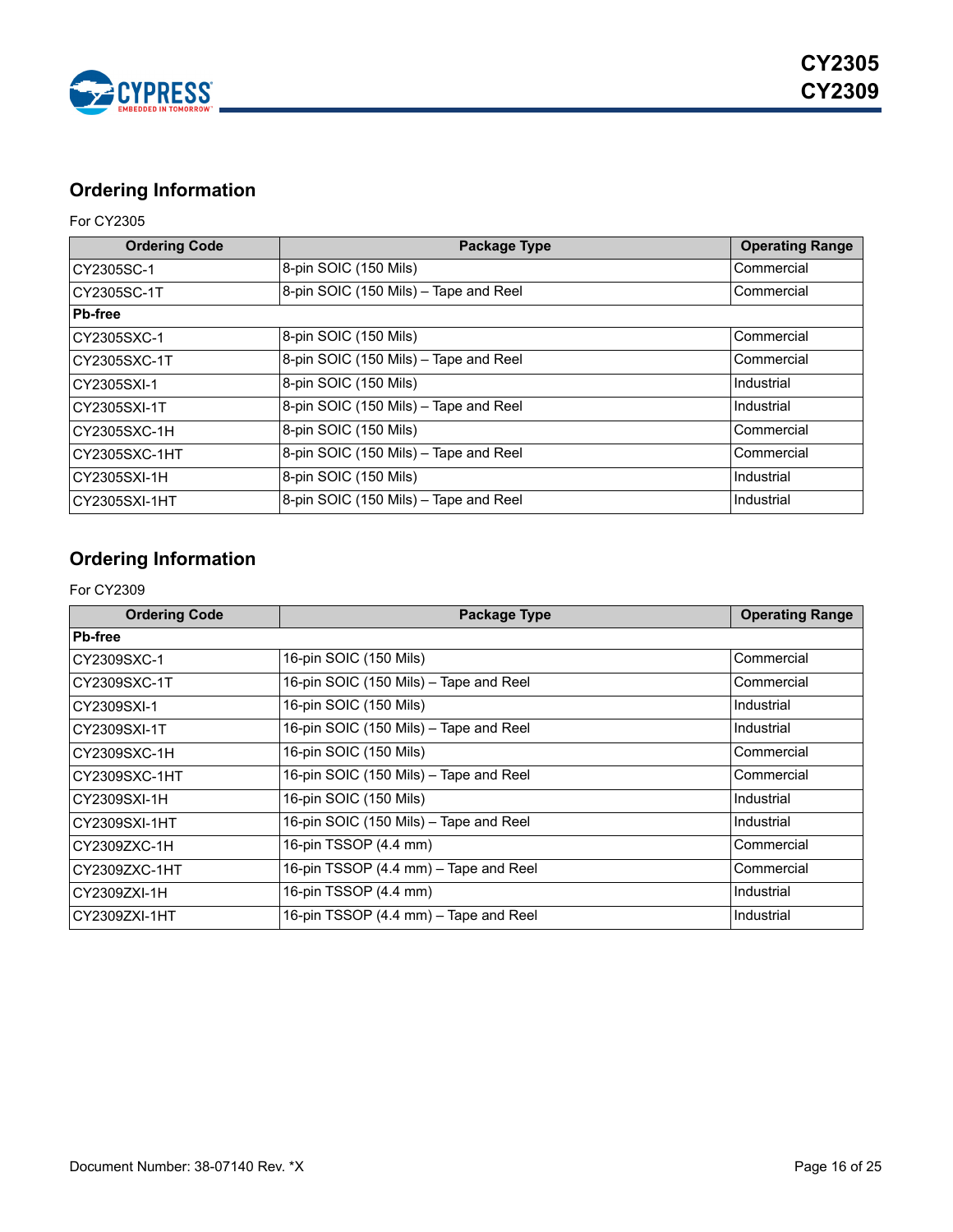

## <span id="page-16-0"></span>**Ordering Code Definitions**

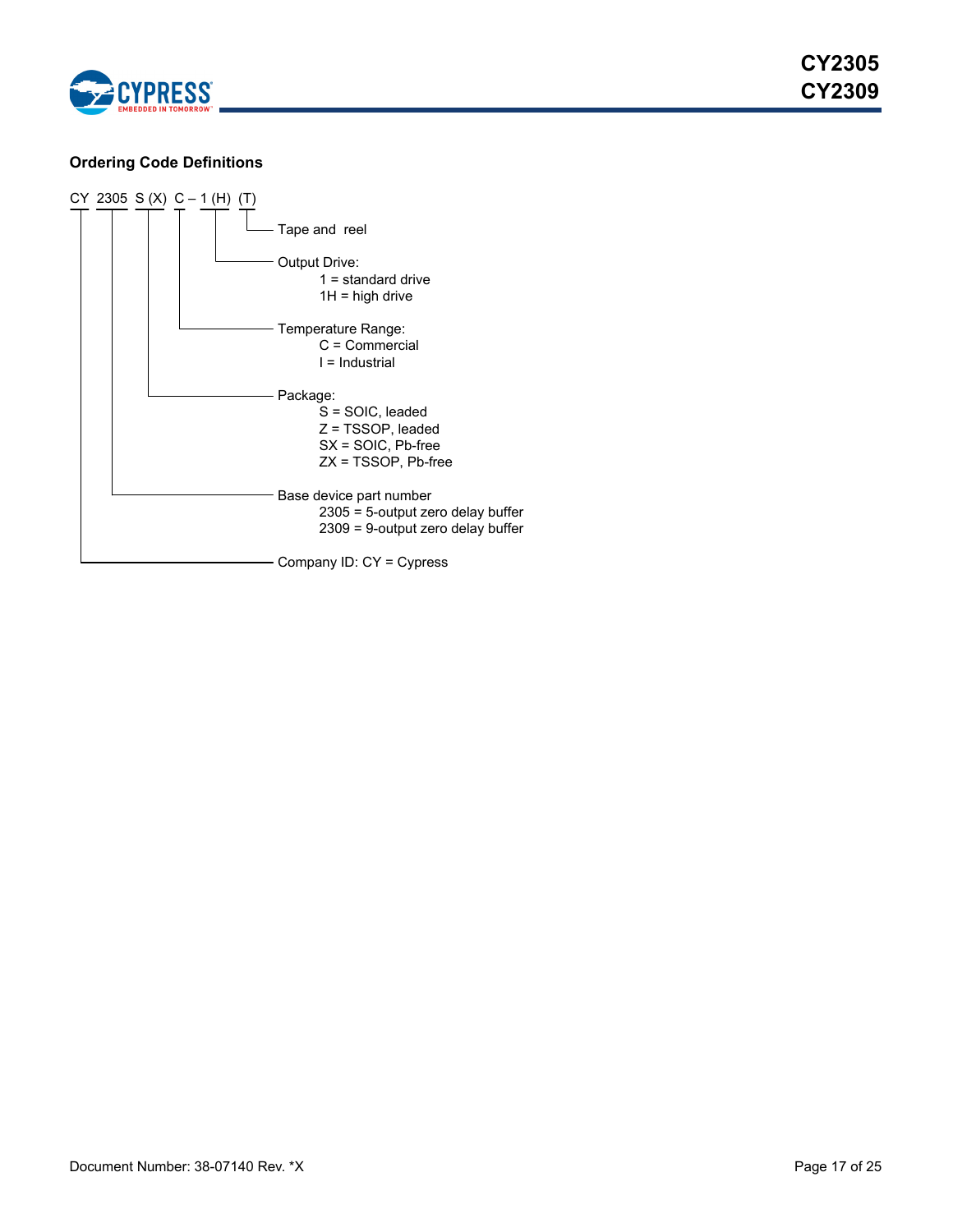

# <span id="page-17-0"></span>**Package Drawing and Dimensions**

**Figure 11. 8-pin SOIC (150 Mils) S0815/SZ815/SW815 Package Outline, 51-85066**

- 1. DIMENSIONS IN INCHES[MM] MIN.<br>MAX.
- 2. PIN 1 ID IS OPTIONAL, ROUND ON SINGLE LEADFRAME RECTANGULAR ON MATRIX LEADFRAME
- 3. REFERENCE JEDEC MS-012
- 4 PACKAGE WEIGHT 0.07gms

| PART#   |                      |  |  |
|---------|----------------------|--|--|
| S08.15  | <b>STANDARD PKG</b>  |  |  |
| SZ08.15 | LEAD FREE PKG        |  |  |
| SW8.15  | <b>LEAD FREE PKG</b> |  |  |





51-85066 \*H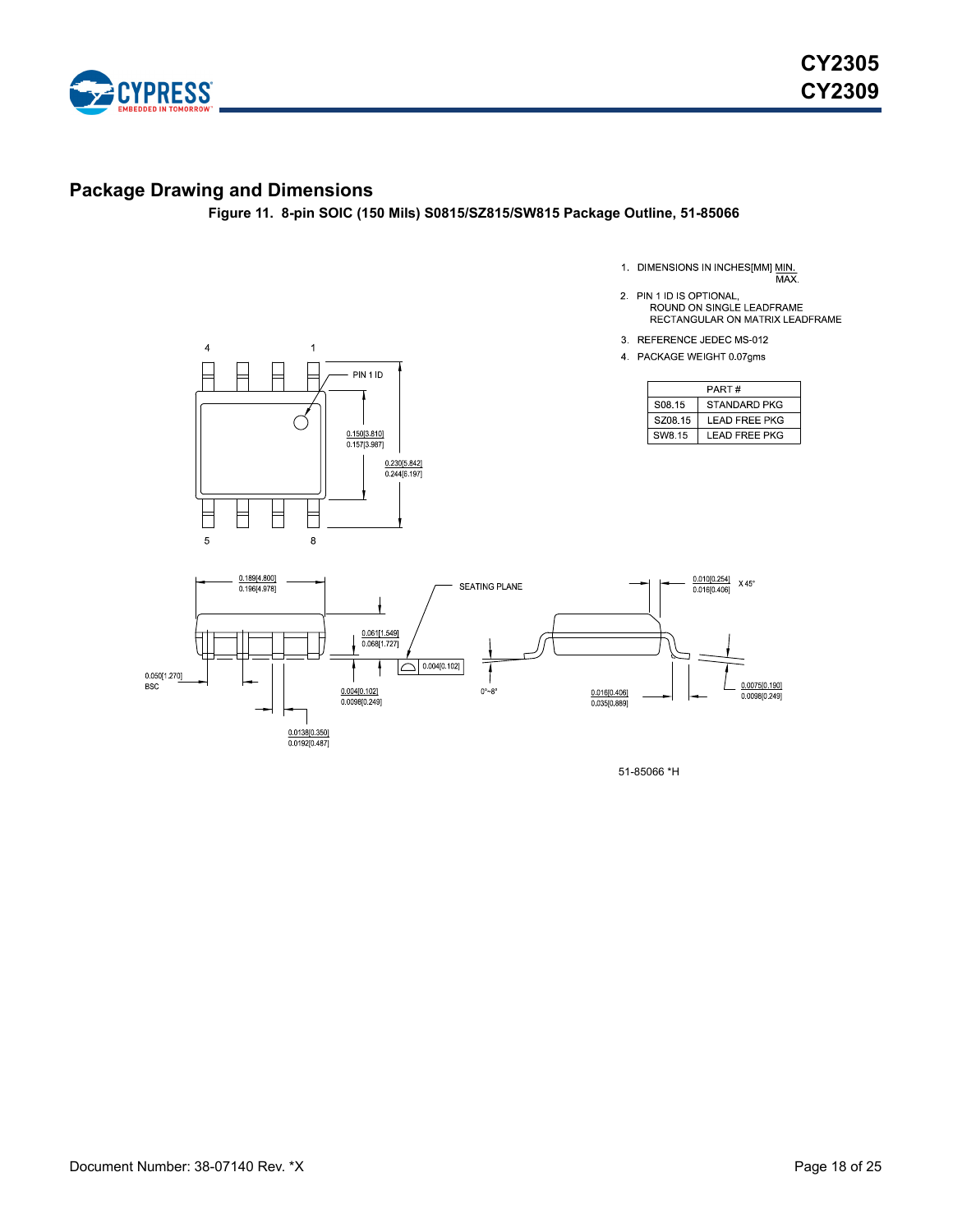

## **Package Drawing and Dimensions (continued)**

**Figure 12. 16-pin SOIC (150 Mils) S16.15/SZ16.15 Package Outline, 51-85068**







DIMENSIONS IN MMEINCHESJ MIN. MAX. REFERENCE JEDEC MD-153

PACKAGE WEIGHT 0.05gms

| PART # |                         |  |  |  |
|--------|-------------------------|--|--|--|
|        | Z16.173   STANDARD PKG. |  |  |  |
|        | ZZ16.173 LEAD FREE PKG. |  |  |  |

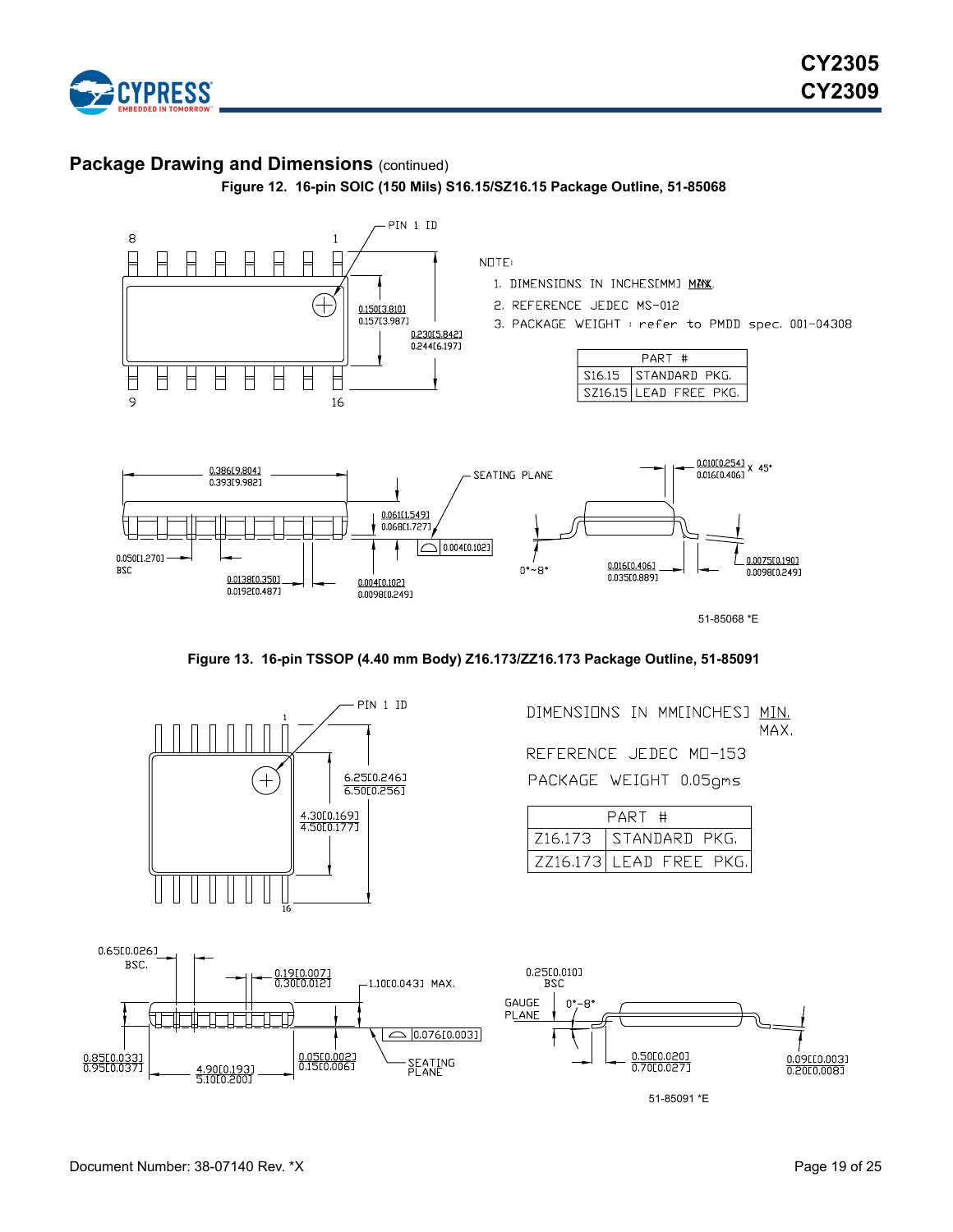

| <b>Acronym</b> | <b>Description</b>                       |
|----------------|------------------------------------------|
| PCI            | Personal Computer Interconnect           |
| <b>PLL</b>     | Phase Locked Loop                        |
| <b>SDRAM</b>   | Synchronous Dynamic Random Access Memory |
| <b>SOIC</b>    | Small Outline Integrated Circuit         |
| <b>TSSOP</b>   | Thin Small Outline Package               |
| <b>ZDB</b>     | Zero Delay Buffer                        |

# <span id="page-19-0"></span>Acronyms **Document Conventions**

## <span id="page-19-2"></span><span id="page-19-1"></span>**Units of Measure**

| <b>Symbol</b> | <b>Unit of Measure</b> |
|---------------|------------------------|
| $^{\circ}C$   | degree Celsius         |
| μA            | microampere            |
| mA            | milliampere            |
| ms            | millisecond            |
| <b>MHz</b>    | megahertz              |
| ns            | nanosecond             |
| pF            | picofarad              |
| ps            | picosecond             |
| V             | volt                   |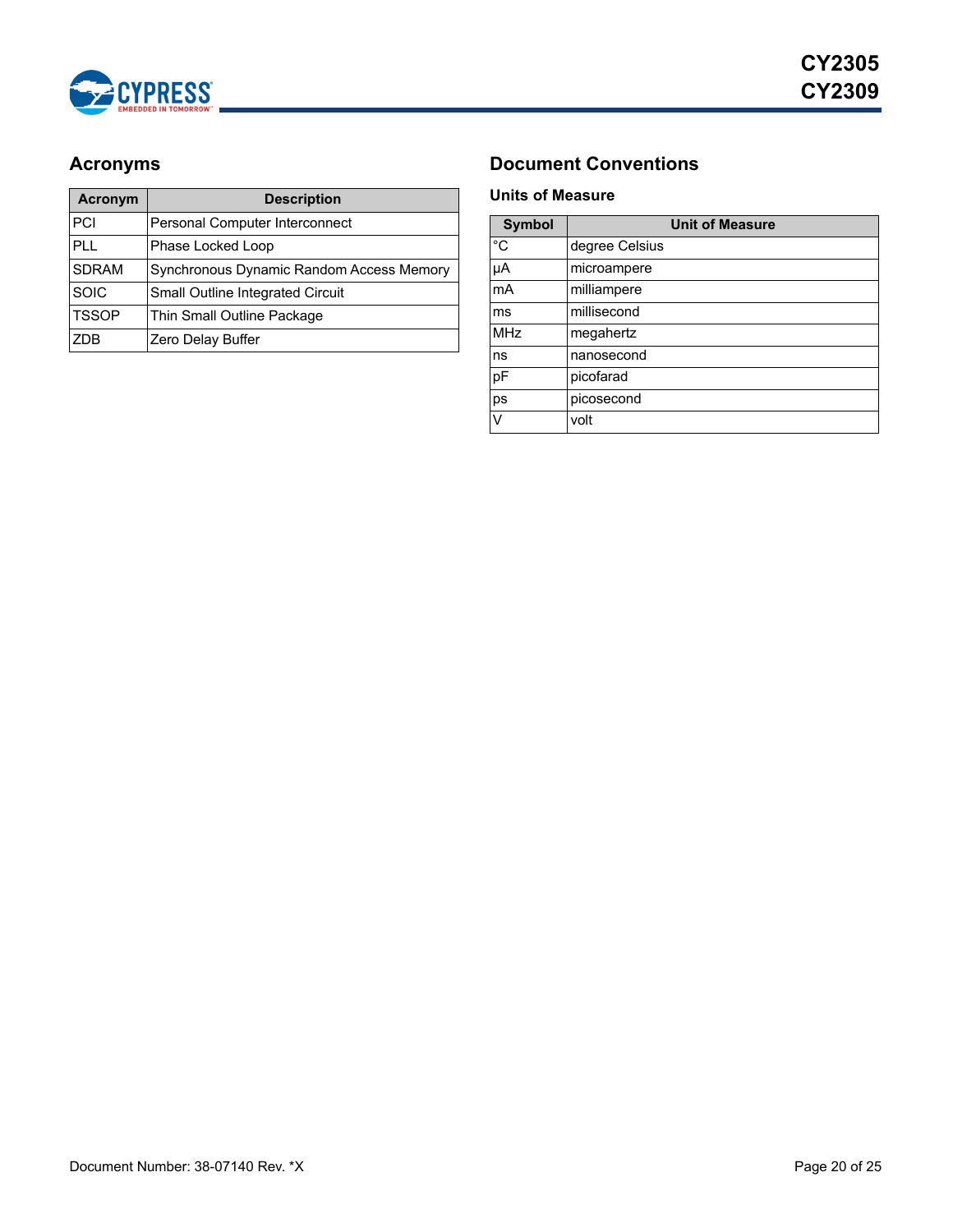

## <span id="page-20-0"></span>**Errata**

This section describes the errata for Cypress Zero Delay Clock Buffers of the family CY2305/CY2309. Details include errata trigger conditions, scope of impact, available workaround, and silicon revision applicability.

Contact your local Cypress Sales Representative if you have questions.

## <span id="page-20-1"></span>**Part Numbers Affected**

| <b>Part Number</b> | <b>Device Characteristics</b> |
|--------------------|-------------------------------|
| CY2305SC-1         | <b>All Variants</b>           |
| CY2305SC-1T        | <b>All Variants</b>           |
| CY2305SC-1H        | All Variants                  |
| CY2305SC-1HT       | <b>All Variants</b>           |
| CY2305SI-1H        | <b>All Variants</b>           |
| CY2305SI-1HT       | All Variants                  |
| CY2305SXC-1        | <b>All Variants</b>           |
| CY2305SXC-1T       | <b>All Variants</b>           |
| CY2305SXI-1        | <b>All Variants</b>           |
| CY2305SXI-1H       | <b>All Variants</b>           |
| CY2305SXC-1HT      | <b>All Variants</b>           |
| CY2305SXI-1H       | All Variants                  |
| CY2305SXI-1HT      | <b>All Variants</b>           |
| CY2309NZSXC-1H     | <b>All Variants</b>           |
| CY2309NZSXC-1HT    | All Variants                  |
| CY2309NZSXI-1H     | <b>All Variants</b>           |
| CY2309NZSXI-1HT    | <b>All Variants</b>           |
| CY2309SC-1HT       | All Variants                  |
| CY2309SXC-1H       | <b>All Variants</b>           |
| CY2309SXC-1HT      | <b>All Variants</b>           |
| CY2309SXI-1H       | All Variants                  |
| CY2309SXI-1HT      | <b>All Variants</b>           |
| CY2309ZC-1H        | <b>All Variants</b>           |
| CY2309ZC-1HT       | All Variants                  |
| CY2309ZXC-1H       | <b>All Variants</b>           |
| CY2309ZXC-1HT      | All Variants                  |
| CY2309ZXI-1H       | <b>All Variants</b>           |
| CY2309ZXI-1HT      | <b>All Variants</b>           |
| CY2309SXC-1        | <b>All Variants</b>           |
| CY2309SXC-1T       | <b>All Variants</b>           |
| CY2309SXI-1        | <b>All Variants</b>           |
| CY2309SXI-1T       | All Variants                  |
| CY2309SC-1         | <b>All Variants</b>           |
| CY2309SC-1T        | All Variants                  |
| CY2309SXC-1        | <b>All Variants</b>           |
| CY2309SXC-1T       | All Variants                  |
| CY2309SXI-1        | All Variants                  |
| CY2309SXI-1T       | <b>All Variants</b>           |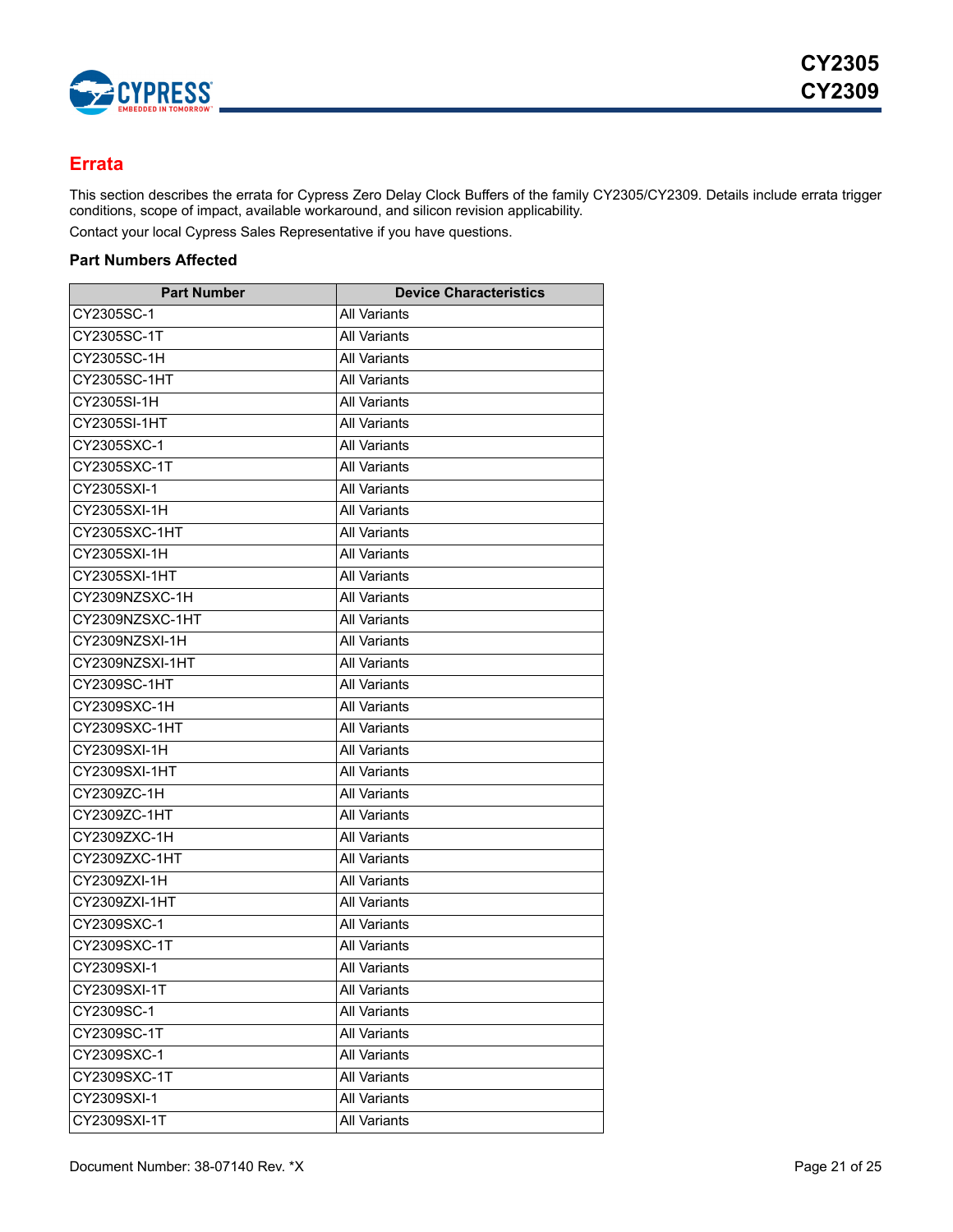

### <span id="page-21-0"></span>**CY2305/CY2309 Errata Summary**

| <b>Items</b>                      | <b>Part Number</b> | <b>Silicon Revision</b> | <b>Fix Status</b>                                                  |
|-----------------------------------|--------------------|-------------------------|--------------------------------------------------------------------|
| Start up lock time issue [CY2305] | ΑIΙ                |                         | Silicon fixed. New silicon available<br>from WW 25 of 2011         |
| Start up lock time issue [CY2309] | ΑIΙ                | B                       | Silicon fixed. New silicon available<br><b>Ifrom WW 10 of 2013</b> |

#### <span id="page-21-1"></span>**CY2305/CY2309 Qualification Status**

Product Status: In production

[Qualification report last updated on 11/27/2012 \(](http://www.cypress.com/?rID=36063)http://www.cypress.com/?rID=72595)

#### **1. Start up lock time issue**

#### ■ **Problem Definition**

Output of CY2305/CY2309 fails to locks within 1 ms (as per data sheet spec)

#### ■ **Parameters Affected**

PLL lock time

#### ■ **Trigger Condition(S)**

Start up

#### ■ **Scope of Impact**

It can impact the performance of system and its throughput

#### ■ Workaround

Apply reference input (RefClk) before power up (VDD) Input noise propagates to output due to absence of reference input signal during power up. If reference input is present during power up, the noise will not propagate to output and device will start normally without problems.

#### ■ **Fix Status**

This issue is due to design marginality. Two minor design modifications have been made to address this problem.

□ Addition of VCO bias detector block as shown in the following figure which keeps comparator power down till VCO bias is present and thereby eliminating the propagation of noise to feedback.

❐ Bias generator enhancement for successful initialization.

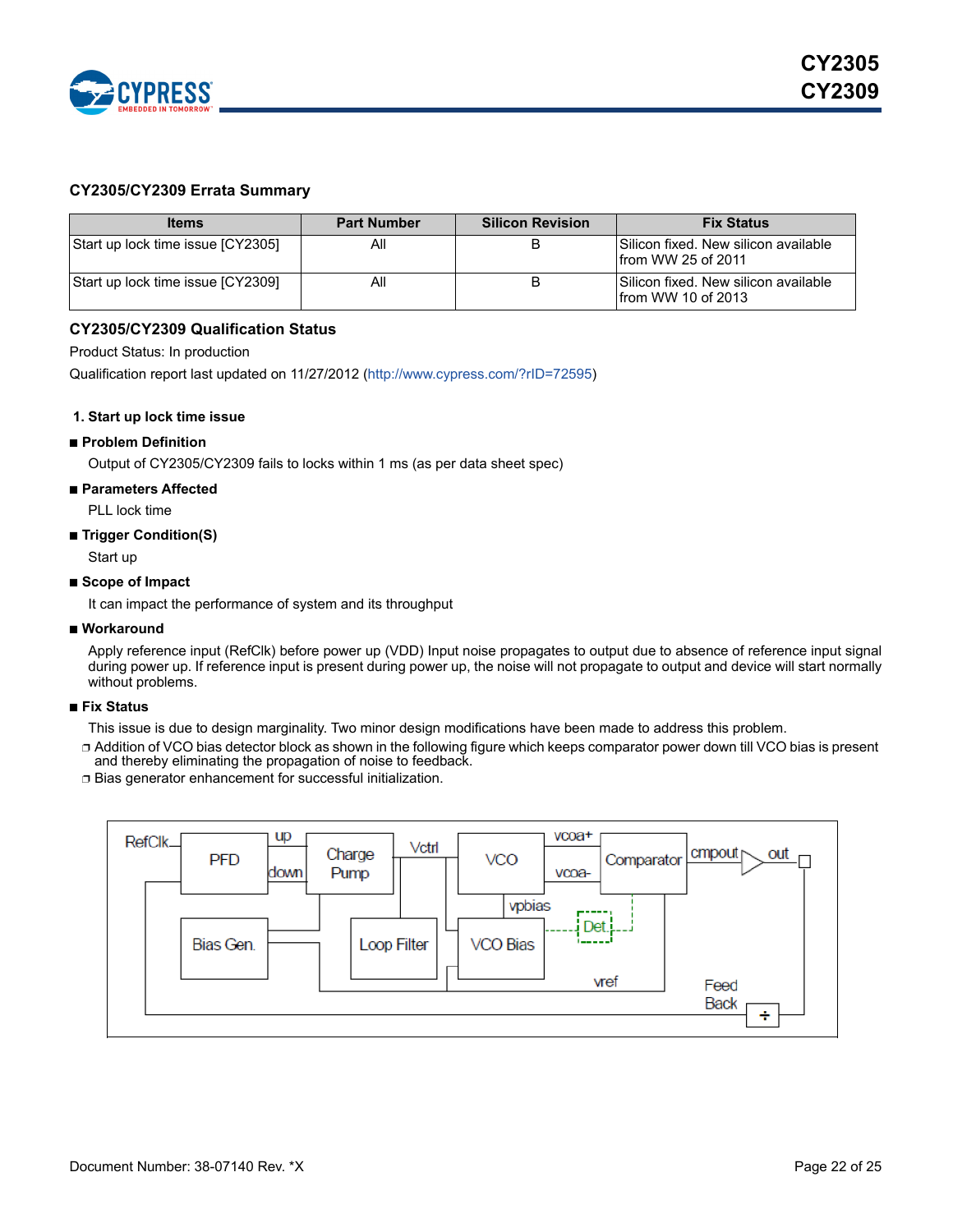

# <span id="page-22-0"></span>**Document History Page**

| Document Title: CY2305/CY2309, Low Cost 3.3 V Zero Delay Buffer<br>Document Number: 38-07140 |            |                    |                                  |                                                                                                                                                                                                                                                                                                                                                                                                                                                                                                                                                                                                                                                                                                                                                                                                                                                                                      |  |  |  |
|----------------------------------------------------------------------------------------------|------------|--------------------|----------------------------------|--------------------------------------------------------------------------------------------------------------------------------------------------------------------------------------------------------------------------------------------------------------------------------------------------------------------------------------------------------------------------------------------------------------------------------------------------------------------------------------------------------------------------------------------------------------------------------------------------------------------------------------------------------------------------------------------------------------------------------------------------------------------------------------------------------------------------------------------------------------------------------------|--|--|--|
| <b>Revision</b>                                                                              | <b>ECN</b> | Orig. of<br>Change | <b>Submission</b><br><b>Date</b> | <b>Description of Change</b>                                                                                                                                                                                                                                                                                                                                                                                                                                                                                                                                                                                                                                                                                                                                                                                                                                                         |  |  |  |
| $***$                                                                                        | 110249     | SZV                | 10/19/01                         | Change from Spec number: 38-00530 to 38-07140                                                                                                                                                                                                                                                                                                                                                                                                                                                                                                                                                                                                                                                                                                                                                                                                                                        |  |  |  |
| *A                                                                                           | 111117     | <b>CKN</b>         | 03/01/02                         | Added t6B row to the Switching Characteristics Table; also added the letter<br>"A" to the t6A row<br>Corrected the table title from CY2305SC-IH and CY2309SC-IH to<br>CY2305SI-IH and CY2309SI-IH                                                                                                                                                                                                                                                                                                                                                                                                                                                                                                                                                                                                                                                                                    |  |  |  |
| $\boldsymbol{^{\star} \mathsf{B}}$                                                           | 117625     | <b>HWT</b>         | 10/21/02                         | Added eight-pin TSSOP packages (CY2305ZC-1 and CY2305ZC-1T) to the<br>ordering information table.<br>Added the Tape and Reel option to all the existing packages:<br>CY2305SC-1T, CY2305SI-1T, CY2305SC-1HT, CY2305SI-1HT,<br>CY2305ZC-1T, CY2309SC-1T, CY2309SI-1T, CY2309SC-1HT,<br>CY2309SI-1HT, CY2309ZC-1HT, CY2309ZI-1HT                                                                                                                                                                                                                                                                                                                                                                                                                                                                                                                                                       |  |  |  |
| $^{\star}$ C                                                                                 | 121828     | <b>RBI</b>         | 12/14/02                         | Power up requirements added to Operating Conditions information                                                                                                                                                                                                                                                                                                                                                                                                                                                                                                                                                                                                                                                                                                                                                                                                                      |  |  |  |
| *D                                                                                           | 131503     | RGL                | 12/12/03                         | Added Lead-free for all the devices in the ordering information table                                                                                                                                                                                                                                                                                                                                                                                                                                                                                                                                                                                                                                                                                                                                                                                                                |  |  |  |
| *E                                                                                           | 214083     | <b>RGL</b>         | See ECN                          | Added a Lead-free with the new coding for all SOIC devices in the ordering<br>information table                                                                                                                                                                                                                                                                                                                                                                                                                                                                                                                                                                                                                                                                                                                                                                                      |  |  |  |
| *F                                                                                           | 291099     | <b>RGL</b>         | See ECN                          | Added TSSOP Lead-free devices                                                                                                                                                                                                                                                                                                                                                                                                                                                                                                                                                                                                                                                                                                                                                                                                                                                        |  |  |  |
| $\,{}^{\star}{\rm G}$                                                                        | 390582     | <b>RGL</b>         | See ECN                          | Added typical values for jitter                                                                                                                                                                                                                                                                                                                                                                                                                                                                                                                                                                                                                                                                                                                                                                                                                                                      |  |  |  |
| *H                                                                                           | 2542461    | <b>AESA</b>        | 07/23/08                         | Updated template. Added Note "Not recommended for new designs."<br>Added part number CY2305ESXC-1, CY2305ESXC-1T, CY2305ESXI-1,<br>CY2305ESXI-1T, CY2305ESXC-1H, CY2305ESXC-1HT, CY2305ESXI-1H,<br>CY2305ESXI-1HT, CY2309ESXC-1, CY2309ESXC-1T, CY2309ESXI-1,<br>CY2309ESXI-1T, CY2309ESXC-1H, CY2309ESXC-1HT, CY2309ESXI-1H,<br>CY2309ESXI-1HT, CY2309EZXC-1H, CY2309EZXC-1HT, CY2309EZXI-1H,<br>and CY2309EZXI-1HT in ordering information table.<br>Removed part number CY2305SZC-1, CY2305SZC-1T, CY2305SZI-1,<br>CY2305SZI-1T, CY2305SZC-1H, CY2305SZC-1HT, CY2305SZI-1H,<br>CY2305SZI-1HT, CY2309SZC-1, CY2309SZC-1T, CY2309SZI-1,<br>CY2309SZI-1T, CY2309SZC-1H, CY2309SZC-1HT, CY2309SZI-1H,<br>CY2309SZI-1HT, CY2309ZZC-1H, CY2309ZZC-1HT, CY2309ZI-1H,<br>CY2309ZI-1HT, CY2309ZZI-1H, and CY2309ZZI-1HT in Ordering Information<br>table.<br>Changed Lead-Free to Pb-Free. |  |  |  |
| $\ast$                                                                                       | 2565153    | <b>AESA</b>        | 09/18/08                         | Removed part number CY2305ESXC-1, CY2305ESXC-1T, CY2305ESXI-1,<br>CY2305ESXI-1T, CY2305ESXC-1H, CY2305ESXC-1HT, CY2305ESXI-1H,<br>CY2305ESXI-1HT, CY2309ESXC-1, CY2309ESXC-1T, CY2309ESXI-1,<br>CY2309ESXI-1T, CY2309ESXC-1H, CY2309ESXC-1HT, CY2309ESXI-1H,<br>CY2309ESXI-1HT, CY2309EZXC-1H, CY2309EZXC-1HT, CY2309EZXI-1H,<br>and CY2309EZXI-1HT in ordering information table.<br>Removed note references to note 10 in Pb-Free sections of ordering infor-<br>mation table.<br>Changed IDD (PD mode) from 12.0 to 25.0 $\mu$ A for commercial temperature<br>devices<br>Deleted Duty Cycle parameters for $F_{\text{out}}$ < 50 MHz commercial and industrial<br>devices.                                                                                                                                                                                                       |  |  |  |
| *J                                                                                           | 2673353    | KVM/PYRS           | 03/13/09                         | Reverted IDD (PD mode) and Duty Cycle parameters back to the values in<br>revision *H:<br>Changed IDD (PD mode) from 25 to 12 $\mu$ A for commercial devices.<br>Added Duty Cycle parameters for $F_{\text{out}}$ < 50 MHz for commercial and industrial<br>devices.                                                                                                                                                                                                                                                                                                                                                                                                                                                                                                                                                                                                                 |  |  |  |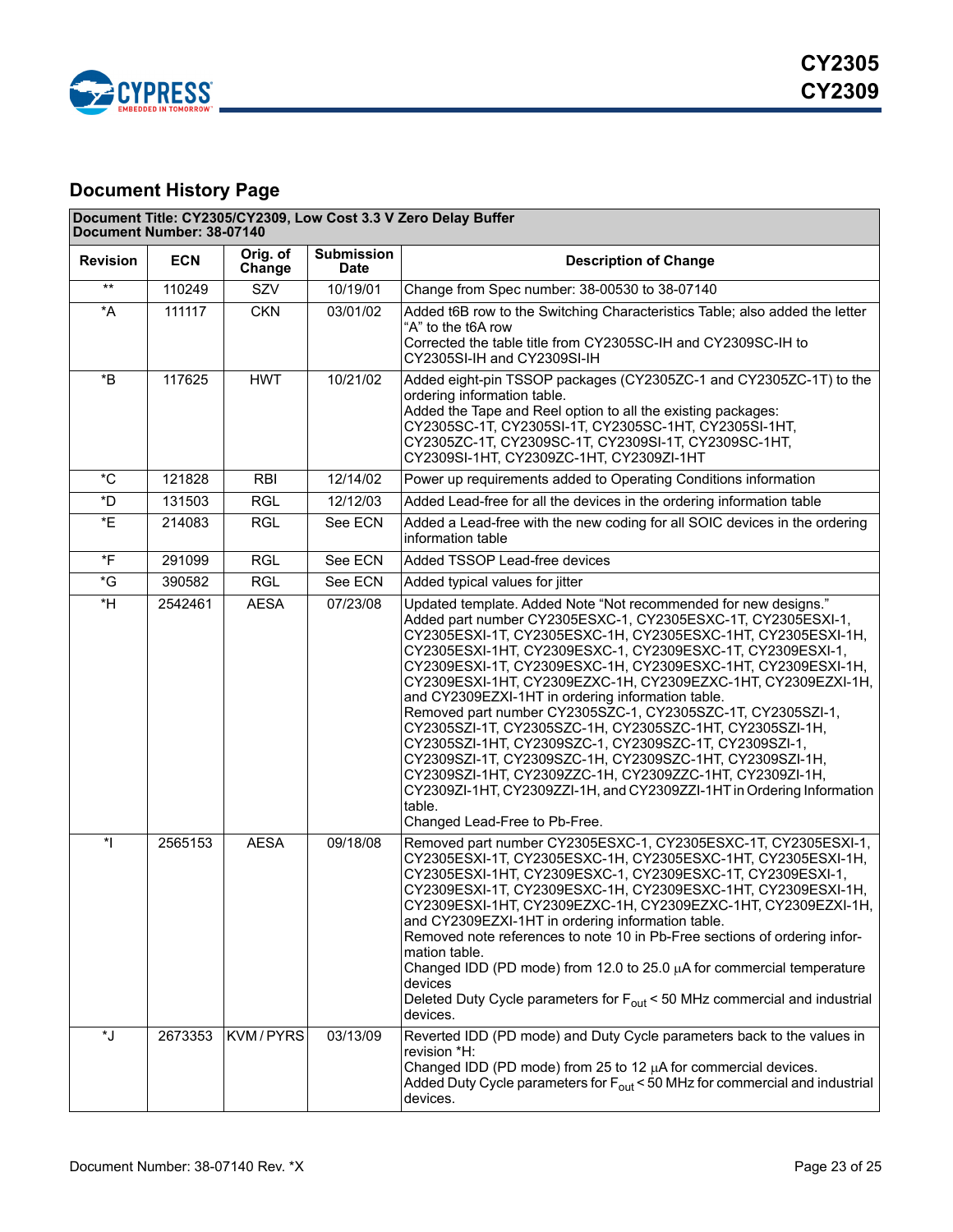

# **Document History Page (continued)**

| Document Title: CY2305/CY2309, Low Cost 3.3 V Zero Delay Buffer<br>Document Number: 38-07140 |            |                    |                                  |                                                                                                                                                                                                                                                                                                                                                                                                                                           |  |  |  |
|----------------------------------------------------------------------------------------------|------------|--------------------|----------------------------------|-------------------------------------------------------------------------------------------------------------------------------------------------------------------------------------------------------------------------------------------------------------------------------------------------------------------------------------------------------------------------------------------------------------------------------------------|--|--|--|
| <b>Revision</b>                                                                              | <b>ECN</b> | Orig. of<br>Change | <b>Submission</b><br><b>Date</b> | <b>Description of Change</b>                                                                                                                                                                                                                                                                                                                                                                                                              |  |  |  |
| $*K$                                                                                         | 2904641    | <b>KVM</b>         | 04/05/10                         | <b>Updated Ordering Information:</b><br>Removed parts CY2305SI-1, CY2305SI-1T, CY2309SI-1, CY2309SI-1H,<br>CY2309SI-1HT, CY2309SI-1T.<br><b>Updated Package Drawing and Dimensions.</b>                                                                                                                                                                                                                                                   |  |  |  |
| $^{\star}$ L                                                                                 | 3047136    | <b>KVM</b>         | 10/04/2010                       | Added Ordering Code Definitions under Ordering Information.<br><b>Updated Package Drawing and Dimensions.</b><br>Added Acronyms and Units of Measure.                                                                                                                                                                                                                                                                                     |  |  |  |
| $*M$                                                                                         | 3146330    | <b>CXQ</b>         | 01/18/2011                       | Added "Not recommended for new designs" statement to Features on page 1.<br>Added 'not recommended for new designs' footnote to all parts in the ordering<br>information table.                                                                                                                                                                                                                                                           |  |  |  |
| *N                                                                                           | 3241160    | <b>BASH</b>        | 05/09/2011                       | Added Footnote 9 on page 6 (CDT 97105).<br>Removed first bullet point "Not recommended for new designs. The CY2305C<br>and CY2309C are form, fit, function compatible devices with improved<br>specifications." from Features section. (CDT 99798).<br>Removed Footnote 20 and all its references from document. (CDT 99798).                                                                                                             |  |  |  |
| $*$ O                                                                                        | 3400613    | <b>BASH</b>        | 10/10/2011                       | Added Footnote 19 and its reference to all PLL lock time parameters<br>throughout the document.<br>Added Figure 10 for Stop Time Illustration.                                                                                                                                                                                                                                                                                            |  |  |  |
| *P                                                                                           | 3859773    | AJU                | 01/07/2013                       | Updated Ordering Information (Updated part numbers).<br>Updated Ordering Information (Updated part numbers).<br><b>Updated Package Drawing and Dimensions:</b><br>spec 51-85068 - Changed revision from *D to *E.                                                                                                                                                                                                                         |  |  |  |
| *Q                                                                                           | 3997602    | AJU                | 05/11/2013                       | <b>Updated Package Drawing and Dimensions:</b><br>spec 51-85066 - Changed revision from *E to *F.<br><b>Added Errata.</b>                                                                                                                                                                                                                                                                                                                 |  |  |  |
| $*R$                                                                                         | 4124780    | <b>CINM</b>        | 10/24/2013                       | Updated to new template.<br><b>Completing Sunset Review.</b>                                                                                                                                                                                                                                                                                                                                                                              |  |  |  |
| *S                                                                                           | 4307827    | <b>CINM</b>        | 03/13/2014                       | <b>Updated Errata.</b>                                                                                                                                                                                                                                                                                                                                                                                                                    |  |  |  |
| $\mathsf{r}$                                                                                 | 4578443    | <b>TAVA</b>        | 11/25/2014                       | <b>Updated Functional Description:</b><br>Added "For a complete list of related documentation, click here." at the end.<br>Updated Ordering Information (Updated part numbers).<br>Updated Ordering Information (Updated part numbers).                                                                                                                                                                                                   |  |  |  |
| *U                                                                                           | 5206812    | <b>TAVA</b>        | 04/05/2016                       | <b>Updated Zero Delay and Skew Control:</b><br>Updated description.<br><b>Updated Package Drawing and Dimensions:</b><br>spec 51-85066 - Changed revision from *F to *H.<br>Updated to new template.                                                                                                                                                                                                                                      |  |  |  |
| *V                                                                                           | 5242499    | SDHK/PSR           | 04/26/2016                       | <b>Updated Electrical Characteristics:</b><br>Updated details in "Test Conditions" column corresponding to $V_{\text{OL}}$ and $V_{\text{OH}}$<br>parameters.<br><b>Updated Operating Conditions:</b><br>Added $t_{PU}$ parameter and its details.<br><b>Updated Electrical Characteristics:</b><br>Updated details in "Test Conditions" column corresponding to $V_{OL}$ and $V_{OH}$<br>parameters.<br><b>Added Thermal Resistance.</b> |  |  |  |
| $^{\star}{\rm W}$                                                                            | 5516682    | <b>TAVA</b>        | 11/10/2016                       | Updated to new template.<br>Completing Sunset Review.                                                                                                                                                                                                                                                                                                                                                                                     |  |  |  |
| *Χ                                                                                           | 5708778    | AESATMP7           | 04/27/2017                       | Updated Cypress Logo and Copyright.                                                                                                                                                                                                                                                                                                                                                                                                       |  |  |  |